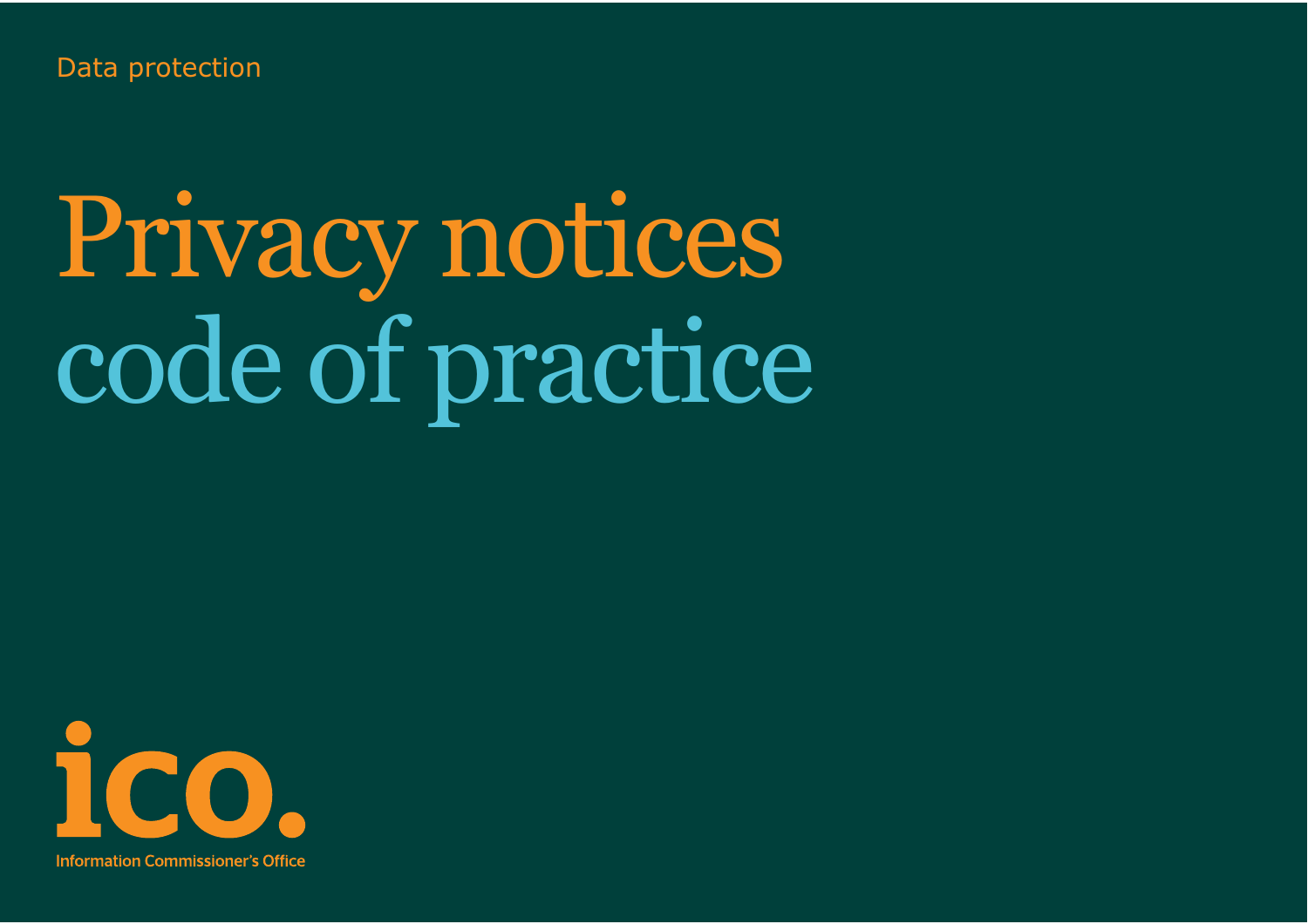## **Contents**

| Foreword                                      | 4              |
|-----------------------------------------------|----------------|
| What is a privacy notice?                     | 5              |
| About this code                               | 6              |
| Who is this code aimed at?                    | 6              |
| The code's status                             | 6              |
| Benefits of the code                          | 7              |
| How to use this code                          | $\overline{7}$ |
| Fairness and what the law says                | 8              |
| What the law says                             | 8              |
| Key points about fairness                     | 8              |
| Making sure people understand                 | 10             |
| Transparency and consent                      | 10             |
| Don't tell people the obvious                 | 12             |
| When to actively communicate a privacy notice | 13             |
| <b>Sharing information</b>                    | 14             |
| Selling information                           | 14             |

| Providing privacy notices                 | 16. |
|-------------------------------------------|-----|
| Drafting a privacy notice                 | 16  |
| How to provide a privacy notice           | 17  |
| Layered approach                          | 18  |
| Making privacy notices accessible         | 18  |
| Keeping your privacy notices under review | 1 Q |
|                                           |     |

Examples of good and bad privacy notices 20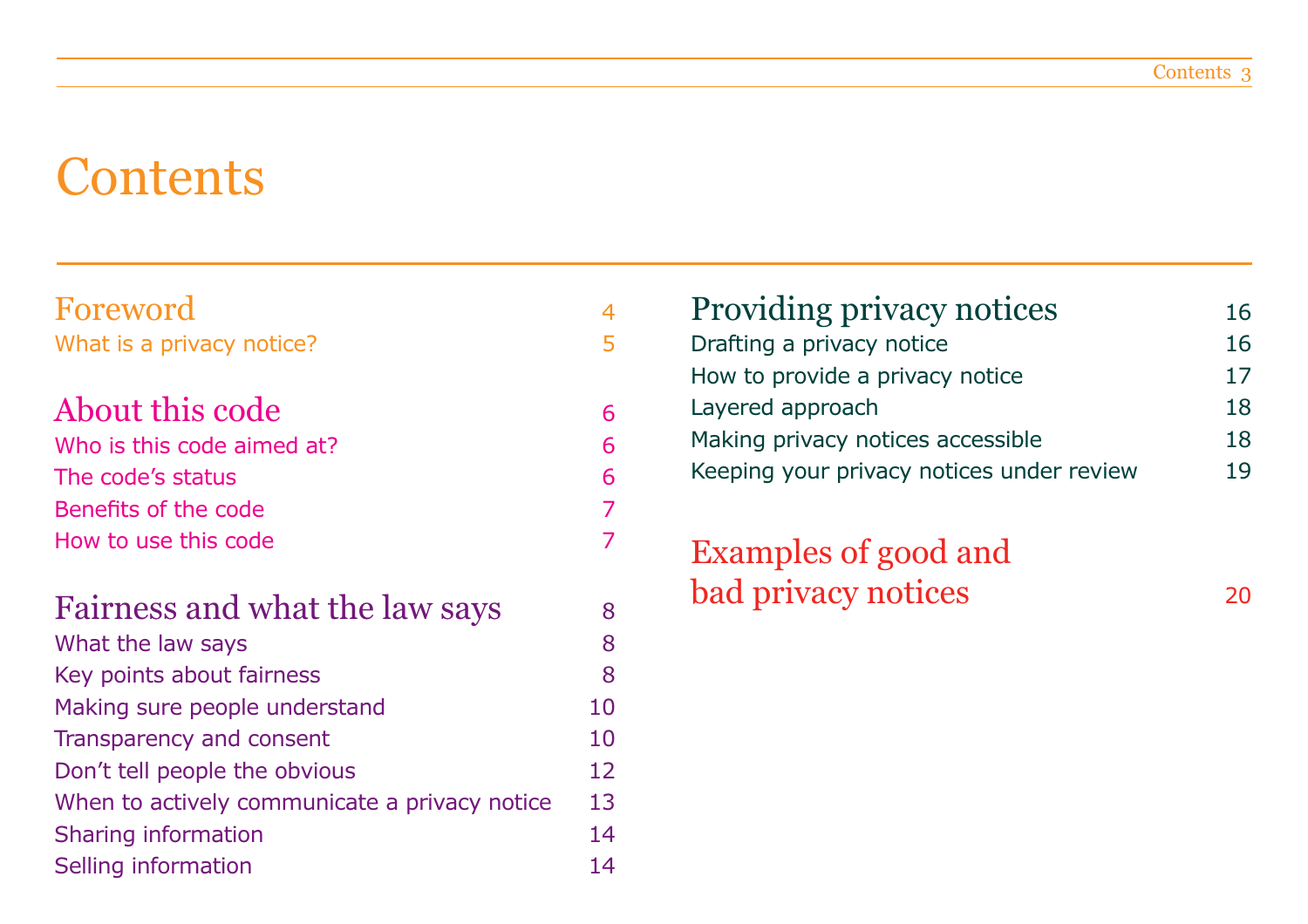## Foreword

'Click here to read our privacy notice' or 'click here to say you have read and understood our privacy notice'. How many of us have clicked just to complete an online transaction, not understanding at all what it's all about?

This code of practice is designed to help you to collect and use information appropriately by drafting clear and genuinely informative privacy notices. These will make sure individuals know how information about them will be used, and what the implications of this are likely to be.

The code uses the term 'privacy notice' to describe the explanations that individuals are given when information is collected about them. However, it can be best to avoid technical language altogether. Some of the most accessible notices for the public use words such as `how we use your information'.

This requirement to communicate a privacy notice actively is strongest where the intended use of the information may be unexpected or objectionable, or where the information is sensitive. The code explains that there is little value in informing people of obvious uses of their information.

This code of practice will help you to comply with one of the most important but most misunderstood parts of the Data Protection Act. I will take its standards into account when, for example, I receive a complaint that information has been collected in an unreasonable way.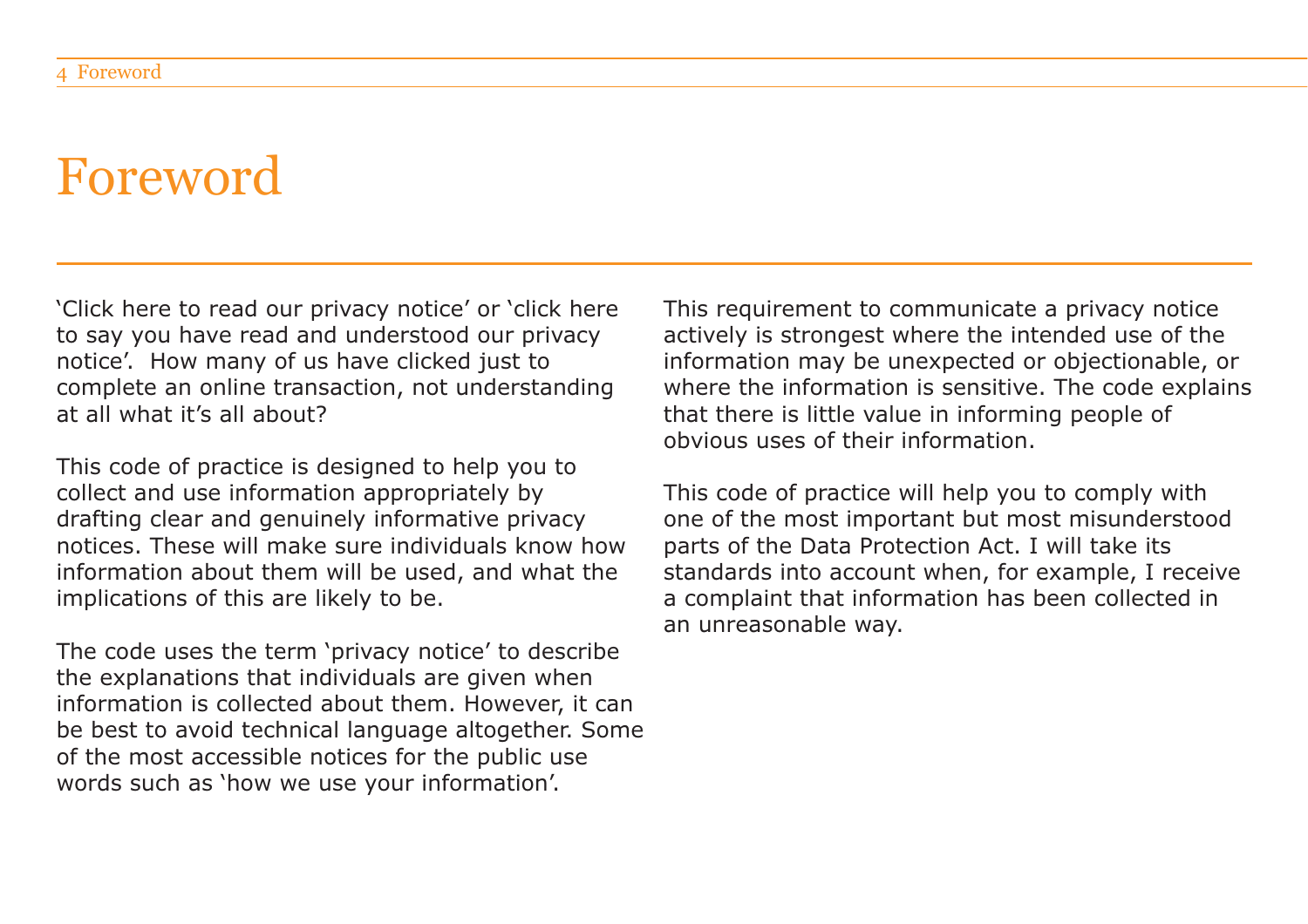## What is a 'privacy notice'?

As a minimum, a privacy notice should tell people who you are, what you are going to do with their information and who it will be shared with. However, it can also tell people more than this. It can, for example, provide information about people's rights of access to their data or your arrangements for keeping their data secure. Whatever you include in your notice, its primary purpose is to make sure that information is collected and used fairly.

A privacy notice should be genuinely informative. Properly and thoughtfully drawn up, it can make your organisation more transparent and should reassure people that they can trust you with their personal information. A privacy notice that is legalistic or drafted with the primary objective of indemnifying an organisation is unlikely to achieve this objective.

Curinomy Galer

**Christopher Graham**  Information Commissioner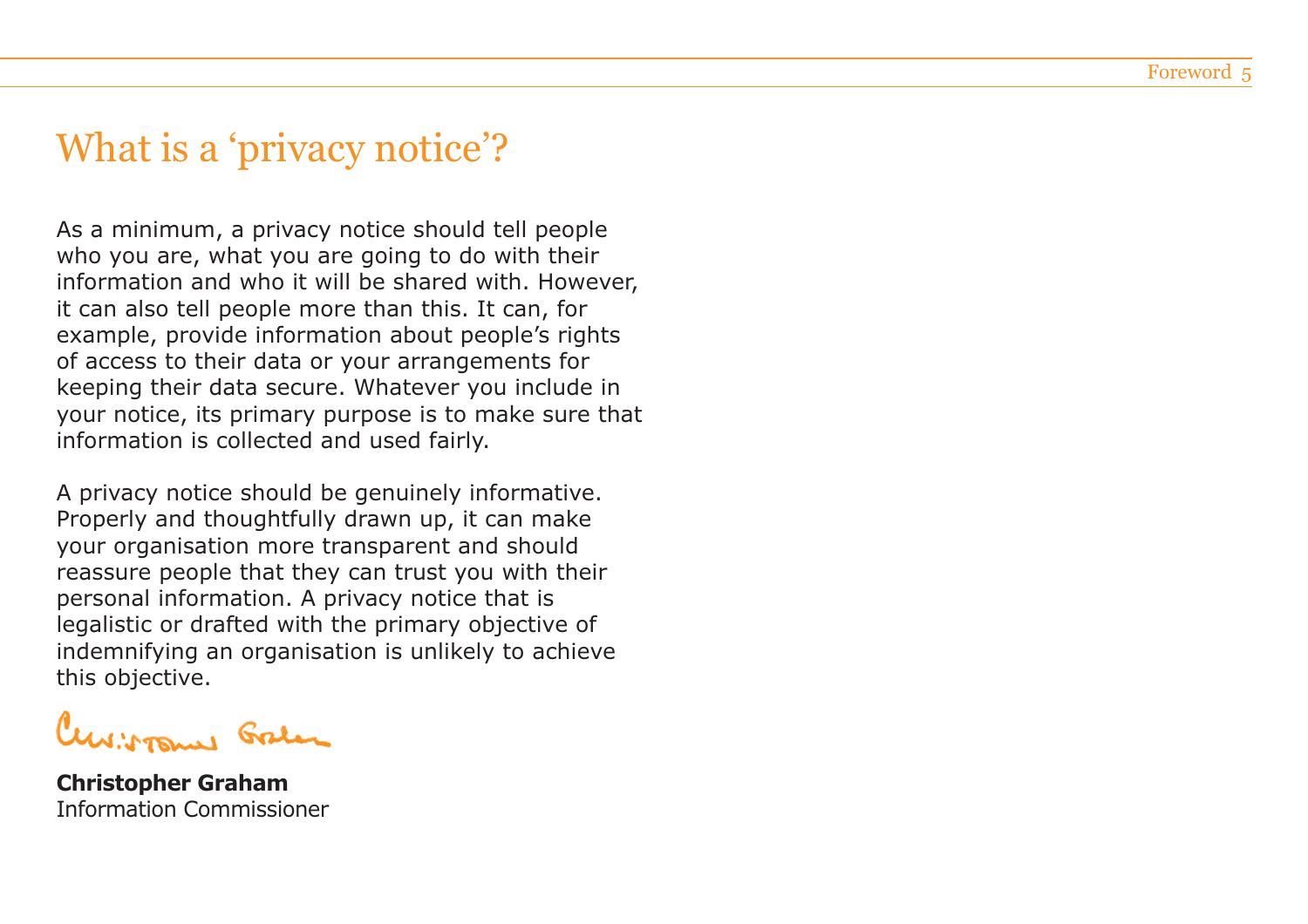# About this code

## Who is this code aimed at?

This code is aimed at all organisations that collect information about people, whether directly or indirectly.

It applies to activities such as:

- asking people to fill in their names, addresses and health information on an official form;
- collecting information about shoppers from their loyalty card transactions;
- recording and retaining the calls customers make to a call centre; or
- analysing a person's online purchasing habits to send out special offers and recommendations.

This code will help organisations to draft clear privacy notices and to make sure that they collect information about people fairly and transparently.

It does not apply to collection of information that does not identify people, for example, anonymised or statistical information.

#### The code's status

The code has been issued by the Information Commissioner under section 51 of the Data Protection Act 1998 (DPA). This requires him to promote good practice, including compliance with the DPA's requirements, and empowers him, after consultation, to prepare codes of practice giving guidance on good practice.

The basic legal requirement is to comply with the DPA itself. Organisations may use alternative methods to meet the DPA`s requirements, but if they do nothing then they risk breaking the law. The ICO cannot take action over a failure to adopt good practice or to act on the recommendations set out in this code.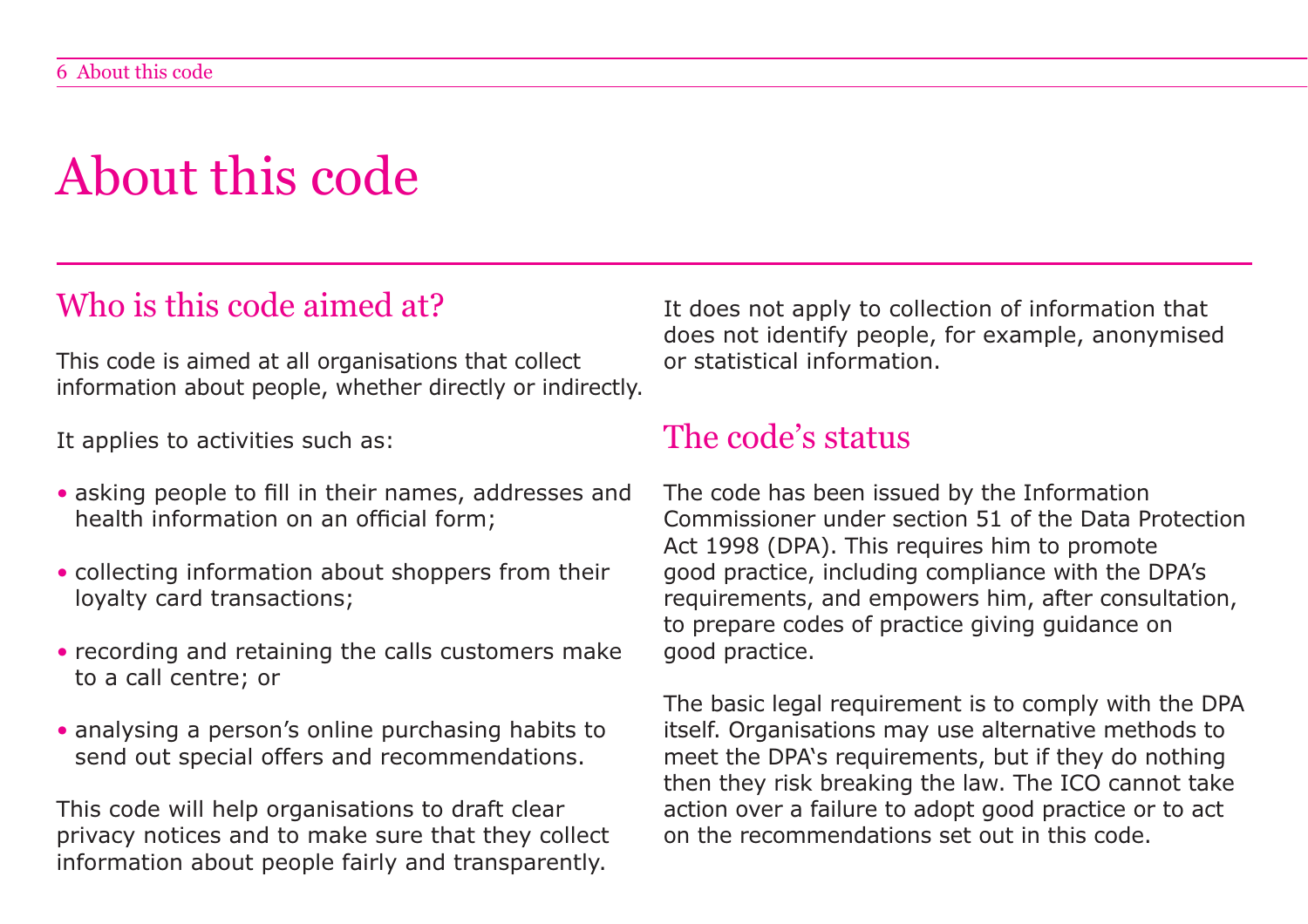#### Benefits of the code

Following the code will help you to draft clear and informative privacy notices that the people you deal with will be able to understand. This will help you to meet your legal obligations under the DPA by making sure you collect and use personal information fairly and transparently. Other benefits of drafting a good privacy notice include:

- higher levels of trust and a better relationship with the people you collect information about;
- a competitive advantage, by reassuring potential and existing customers that you ta ke their privacy seriously;
- encouraging people to provide more valuable information, because they are confident it will be used properly;
- allowing customers to indicate their marketing preferences, which may mean that they respond more positively to you; and
- less risk of queries, complaints and disputes about your use of personal information.

#### How to use the code

Different organisations have different needs, depending on the sort of information they collect and how they do it. You can therefore use this code in several different ways. For example:

- it can be used to produce a new privacy notice;
- its content can be integrated into an existing privacy notice; or
- < it can be used as a checklist to evaluate an existing privacy notice.

The code will help organisations to design privacy notices that can be understood by the people you collect information about.

The ICO will provide additional help, for example if an organisation is drafting a privacy notice that deals with a specialised or contentious form of data collection.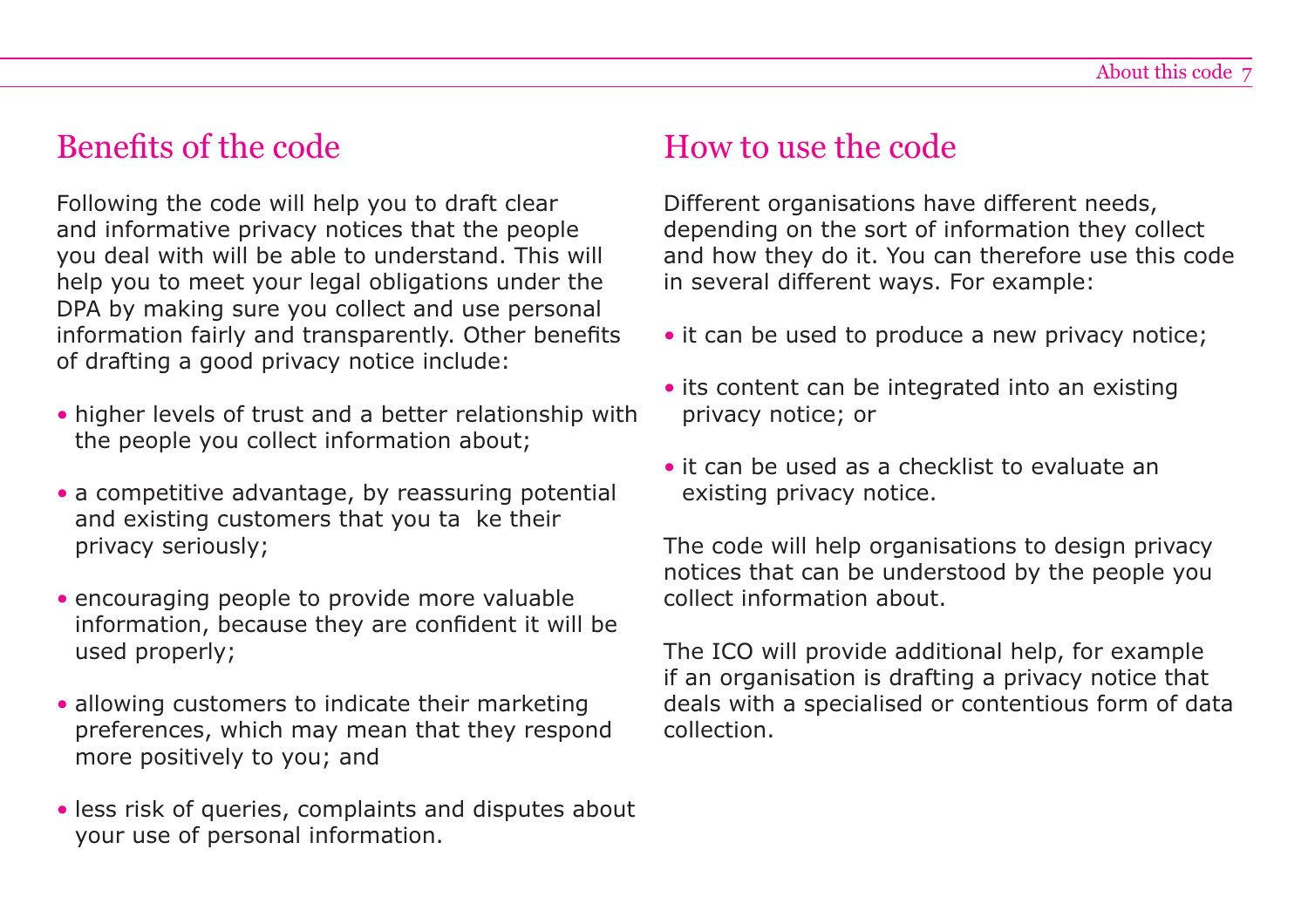# Fairness and what the law says

## What the law says

The law says that personal information shall be processed fairly – processing includes obtaining, using or disclosing it. It goes on to say that personal information is not to be treated as processed fairly unless the organisation in control of the processing ensures, so far as is practicable, that the individual has, is provided with, or has made readily available:

- the identity of the organisation in control of the processing;
- $\bullet$  the purpose, or purposes, for which the information will be processed;
- any further information necessary, in the specific circumstances, to enable the processing in respect of the individual to be fair.

Drafting a privacy notice is the obvious way to satisfy these legal requirements.

It is clear that the law gives you a degree of discretion in providing `fair processing information' - ranging from actively communicating it to making it readily available. This code will help you to adopt the right approach.

The law also makes it clear that you must consider the specific circumstances, and the individuals concerned. This means that there can be no single way of complying. This code helps you to understand the alternatives, and to adopt good practice.

#### Key points about fairness

Fairness has two main elements:

• using information in a way that people would reasonably expect and in a way that is fair;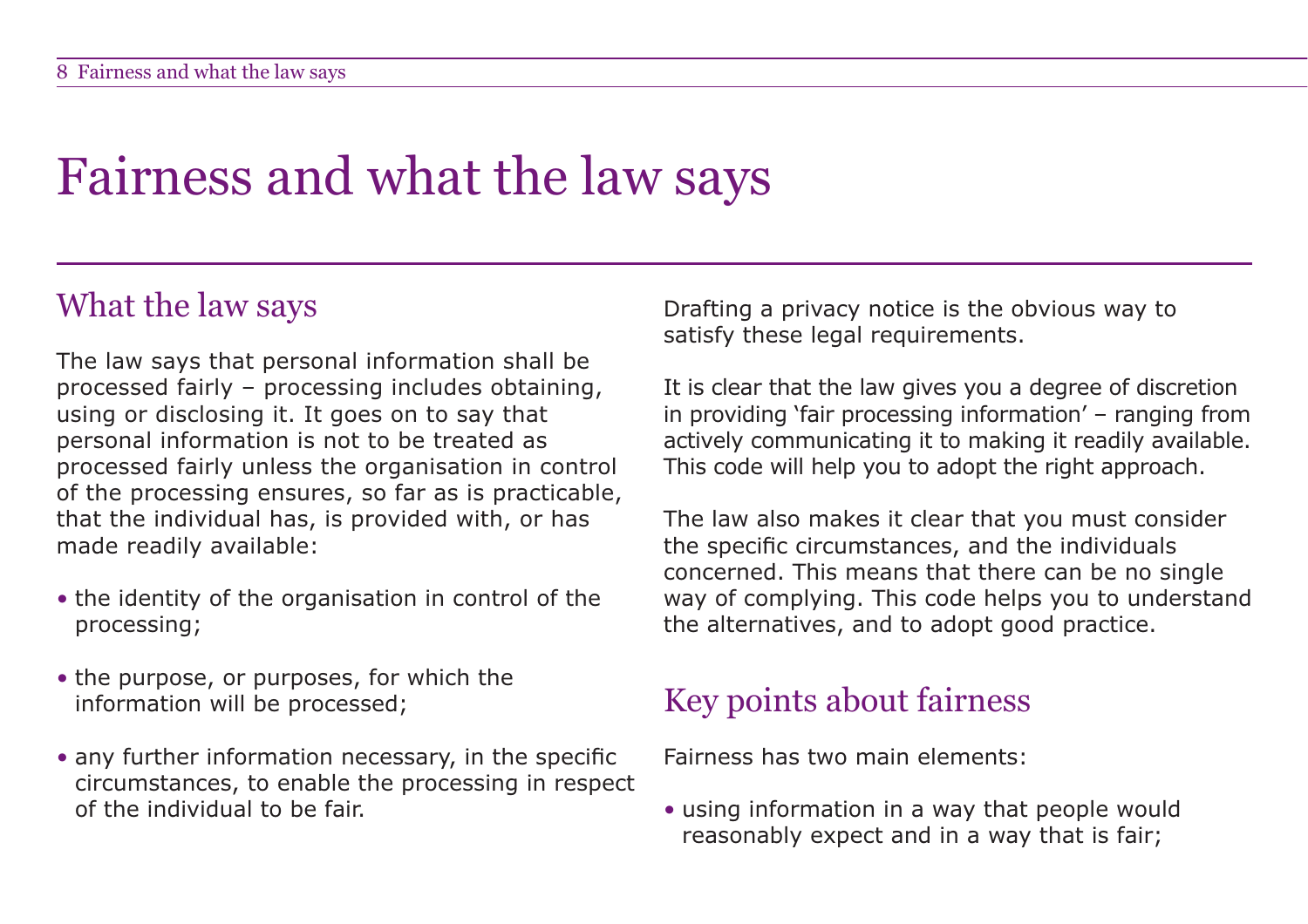. ensuring people know how their information will be used, for example by providing a privacy notice or publishing it on your website.

This code focuses on drafting and communicating privacy notices. However, it inevitably touches on wider issues of fairness and transparency.

Fairness means being honest and open about who you are and what you are going to do with the personal information you collect. However, being honest and open is just one aspect of fairness.

Telling people what you intend to do with their information does not mean that the processing of the information will necessarily be fair. You also need to consider the effect the processing will have on the individual.

When you collect information you should be clear why you need it. You should also try to predict whether you will be likely to do other things with it in the future.

A privacy notice can provide for reasonable evolution in the use of information. However, you should not draw up a long list of possible future uses if, in reality, it is unlikely that you will ever use the information for those purposes.

In some cases people will have a choice over whether to provide information, or over the use that can be made of it. Where people do have a choice, it must be properly explained to them. Where there is choice, the individual's wishes or preferences must be respected, other than in exceptional circumstances.

It is good practice to try to put yourself in the position of the people you're collecting information about. Ask yourself the following questions.

- Would they know who is collecting the information?
- Would they understand why you're collecting it?
- Would they understand the implications of this?
- Would they be likely to object or complain?

Remember that if you mistreat personal information, you are also mistreating the people it is about and will probably be breaking the law.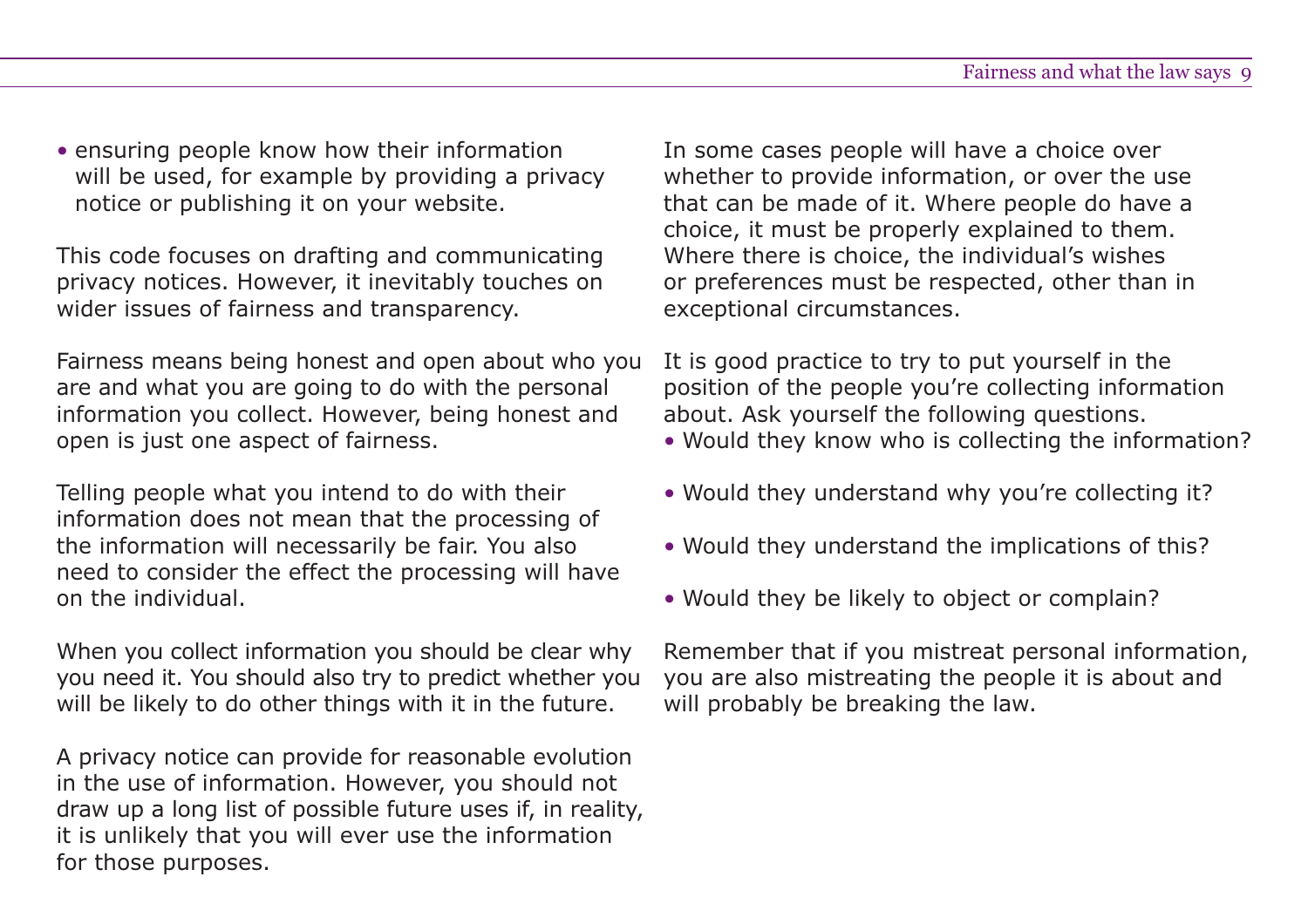## Making sure people understand

The basic legal requirement is to make sure people know who you are, what you intend to do with their information and who it will be shared with or disclosed to. Depending on the circumstances, you may decide to go beyond the basic requirements of the law, for example by telling people:

- if you intend to pass information on, the name of the organisations involved and details of how they will use the information;
- < how long you or other organisations intend to keep the information;
- < whether replies to questions are mandatory or voluntary;
- the consequences of not providing information for example, non-receipt of a benefit;
- whether the information will be transferred overseas;
- what are you doing to ensure the security of personal information;
- about their rights and how they can exercise them - for example, the fact that a person can obtain a copy of their personal information or object to direct marketing;
- who to contact if they want to complain or know more about how their information will be used; and
- about the right to complain to the Information Commissioner if there is a problem.

Sometimes organisations have different sorts of relationships with different groups of people. For example, a local authority might use information about old age pensioners to administer free access to local leisure facilities, and information about shopkeepers to collect business taxes. Rather than having a single, catch-all privacy notice, it may be better to have separate notices aimed at the different groups of individuals you deal with. This makes it clearer and easier for people.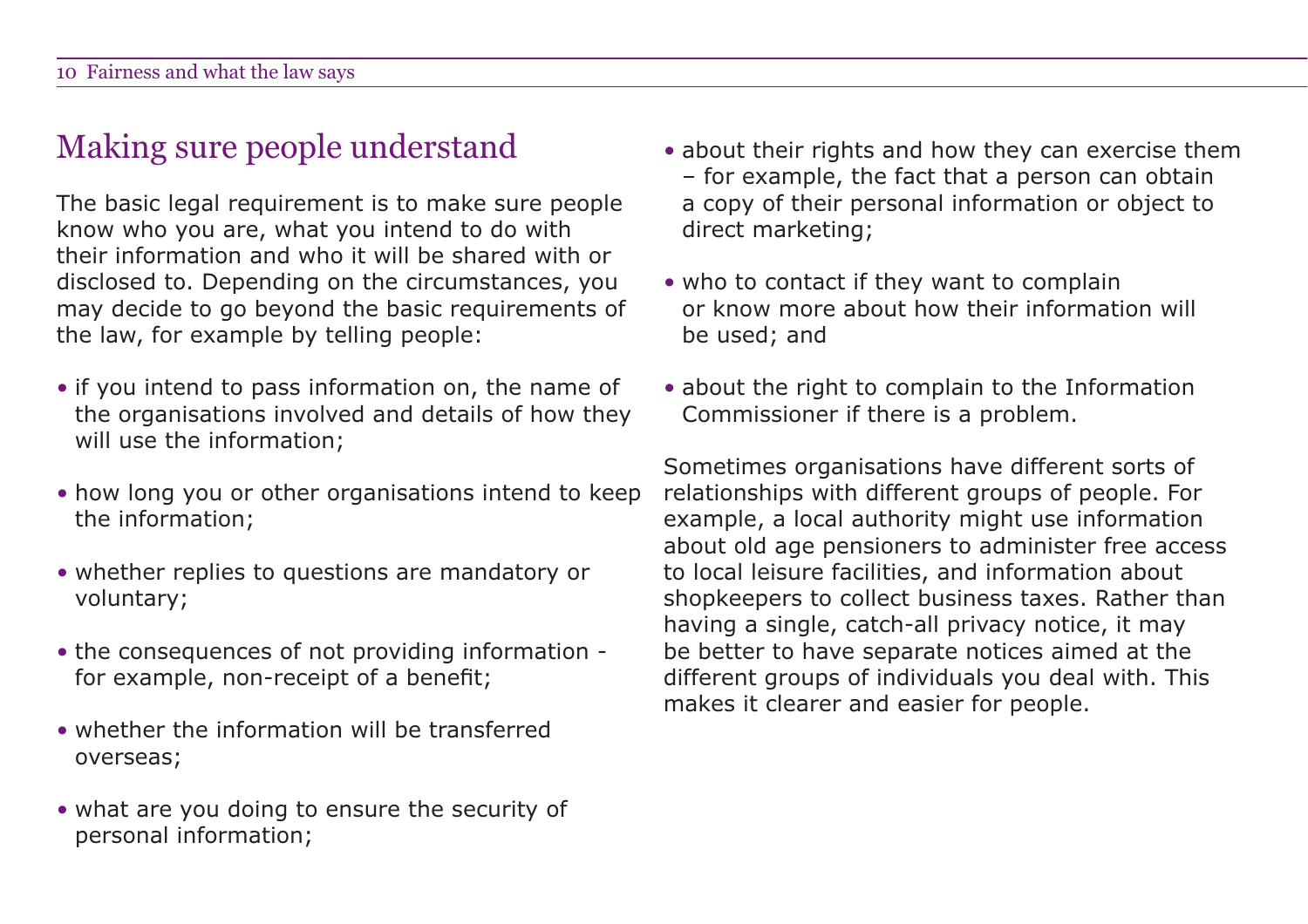## Transparency and consent

You should always be straight with the public. You should not lead them to believe that they can exercise choice over the collection and use of their personal information when in reality they cannot. It is important to make sure that where people do have a choice, they are given a genuine opportunity to exercise it. A good example of this is the opportunity to subscribe to, or unsubscribe from, direct marketing.

There is a fundamental difference between telling a person how you're going to use their personal information and getting their consent for this. In many cases it is enough to be transparent. In other cases a person's positive agreement will be needed. This is most likely to be the case where sensitive information is being collected, or where previously collected information is to be used in a significantly different way.

The collection and use of personal information is often essential to provide the service or carry out the transaction that the individual has requested. In such cases, choice is not an issue, because the individual cannot expect to receive what he or she has asked for unless any necessary processing of personal information takes place.

In some cases individuals are required by law to provide their personal details. Where this is the case, seeking consent is meaningless. Instead, organisations should be open with people and explain clearly why their information is being collected and what it will be used for.

Even if individuals have no real choice, the collection of information about them still has to be fair and transparent. A privacy notice can be used to make sure that this is the case.

Remember, if you intend to market people by electronic means (for example, by email, SMS, fax or telephone) then special rules will apply and you may need their permission before doing so. Please see our guidance on the Privacy and Electronic Communications Regulations 2003.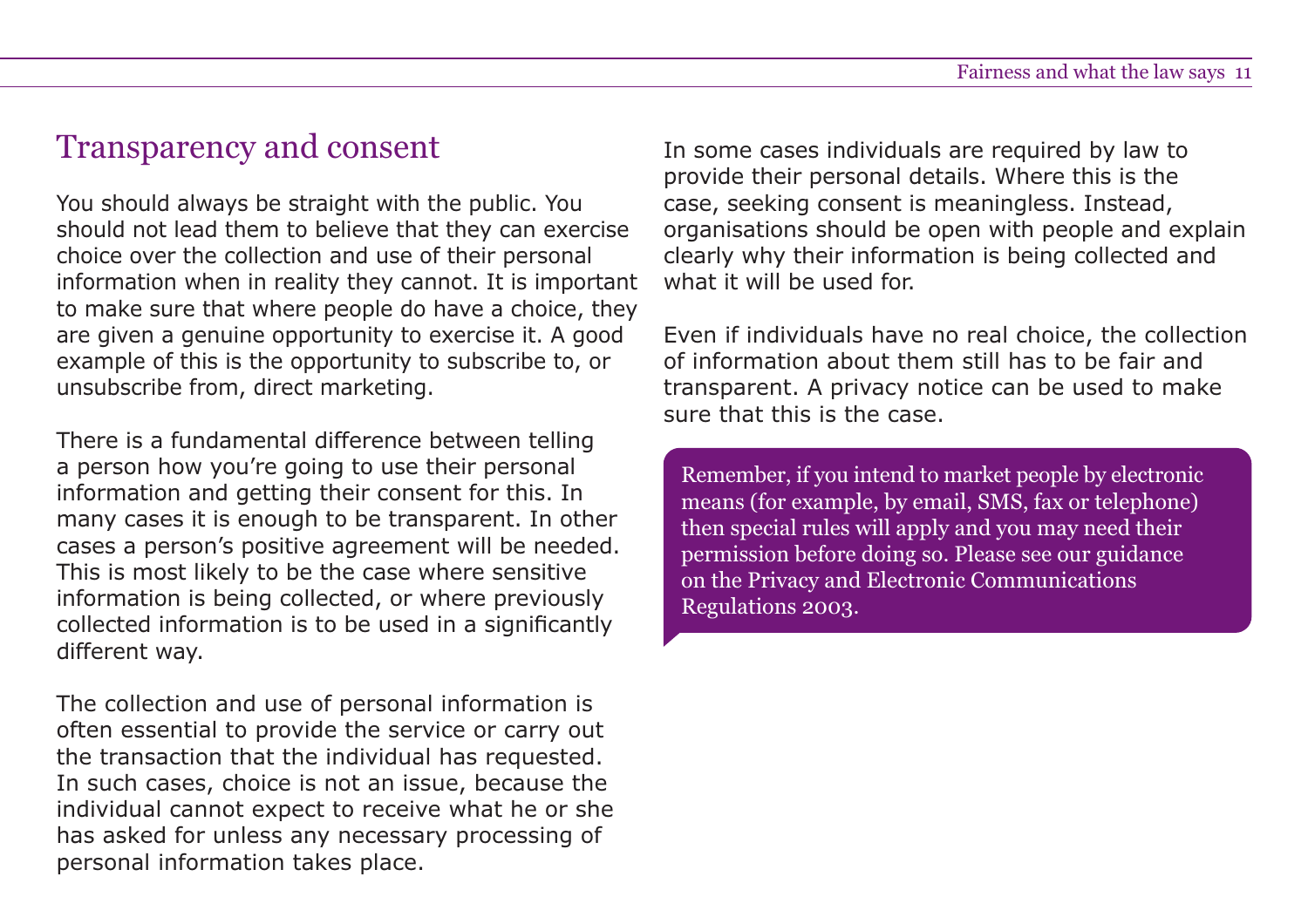## Don't tell people the obvious

There is no need to actively communicate a privacy notice provided that your collection and use of information:

- is something that a reasonable person is likely to anticipate and would agree to if asked; and
- < is necessary to carry out the transaction or deliver the service the individual has requested; and
- will have no unforeseen consequences for the individual concerned.

For example, a person might purchase a book from an online store. His or her personal information is only used to despatch the goods, to take payment and for the company's own record keeping. In this case, the collection and use of the information would not be unfair even if the individual has not been explicitly told about it. This is because any reasonable person requesting the service would understand that they cannot receive the service they want unless some processing of their personal information takes place. However, even in cases like this, it is good practice to have a privacy notice

available for those who want to know more about how their personal information will be handled.

Similar considerations apply where an organisation uses another organisation to do something on its behalf, for example where an online retailer uses another company to despatch goods ordered on its website. Provided the outsourcing doesn't involve any use of customer information that wouldn't have happened anyway, there is no need to actively inform customers. Again, it is good practice to have information about your outsourcing arrangements available for customers that want to know more about this.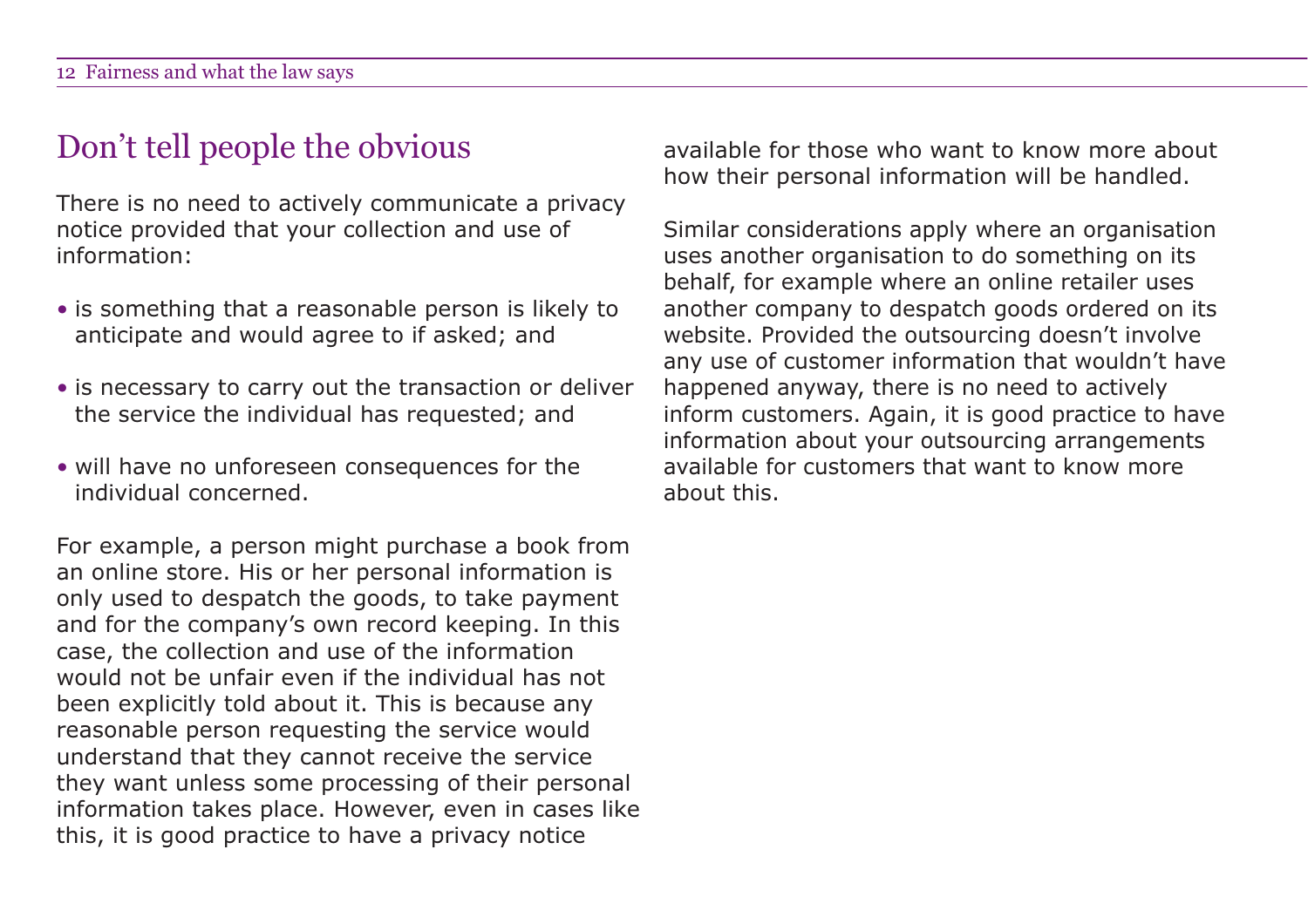## When to actively communicate a privacy notice

By 'actively communicate' we mean take a positive action to provide a privacy notice to a member of the public, for example, by sending a letter, reading out a script or distributing an email. This is different from having a privacy notice available for members of the public who want to see it. In such cases it is the individual who has to take the action, for example by clicking on a web link or asking for more information.

A good way to decide whether to actively communicate your notice is to try to understand what the person the information is about would expect. If you think the person would be surprised by your use of their personal information, or would find it objectionable in some way, you should actively tell them about it.

If you hold information that you collected for a specific purpose but now wish to use it in a new and unforeseen way, it may not be enough to simply provide an update about what you intend to do with the information. For example, if you have explicitly assured the individual that you will not share their information with third parties but now wish to do so, you should actively seek their consent.

It's a lot easier to actively communicate a privacy notice in an online context than in a 'bricks and mortar' one. You should make full use of the technology available to you to promote transparency and fairness.

The need to actively communicate a privacy notice is strongest where:

- $\bullet\,$  you are collecting sensitive information; or
- $\bullet\,$  the intended use of the information is likely to be  $\,$ unexpected or objectionable; or
- providing personal information, or failing to do so,  $\,$ will have a significant effect on the individual; or
- $\bullet\,$  the information will be shared with another  $\,$ organisation in a way that wouldn't be expected.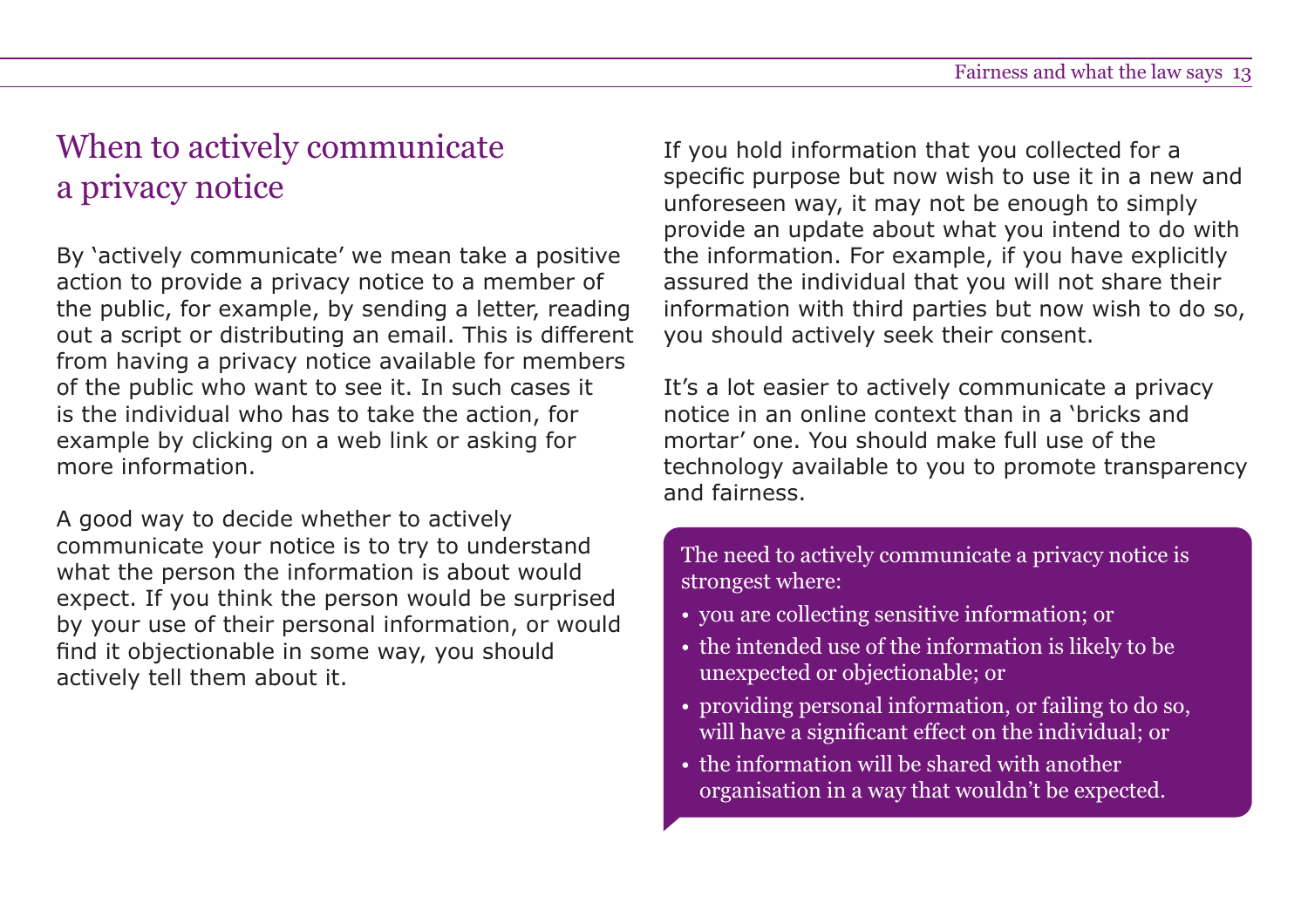## Sharing information

There can be strong pressures to share personal information with other organisations, in both public and private sector contexts. However, an organisation's decision to share information doesn't negate its duty to treat people fairly. This means that prior to sharing information, the organisation holding it must consider carefully what any recipient organisation is going to do with the information, and what the effect on people is likely to be. It is good practice to obtain an assurance about this, for example in the form of a written agreement.

Combining information from different sources can create a very detailed picture of an individual's affairs. The individual may not expect this and may find it overly intrusive. Organisations that intend to combine information should explain this, and its likely consequences, in their privacy notices.

In marketing contexts, organisations often ask for permission to share customer information with third parties, for example companies in the same group. General descriptions like this should be backed up with more detailed information, for example the names of the companies involved, for those that want it.

#### Selling information

Some organisations set out to collect personal information with the intention of selling or renting it to anyone who will pay. If you intend to do this, you should make it clear to individuals that the information they supply could be provided to anyone and could be used for any purpose. You should tell them this when you ask them to provide their details.

Normally personal information can only be sold if the individuals concerned have already been told that their information may be passed on to other organisations. When a business is insolvent, bankrupt, being closed down or sold, the database can be sold on or, if rented, should be returned to its owner. However, the seller must make sure that the information will only be used for the same or a similar purpose. For example, information obtained for insurance may only be sold to a business to promote similar insurance products. If the buyer wants to use the personal information for a new purpose, it will have to get consent for this from the individuals concerned.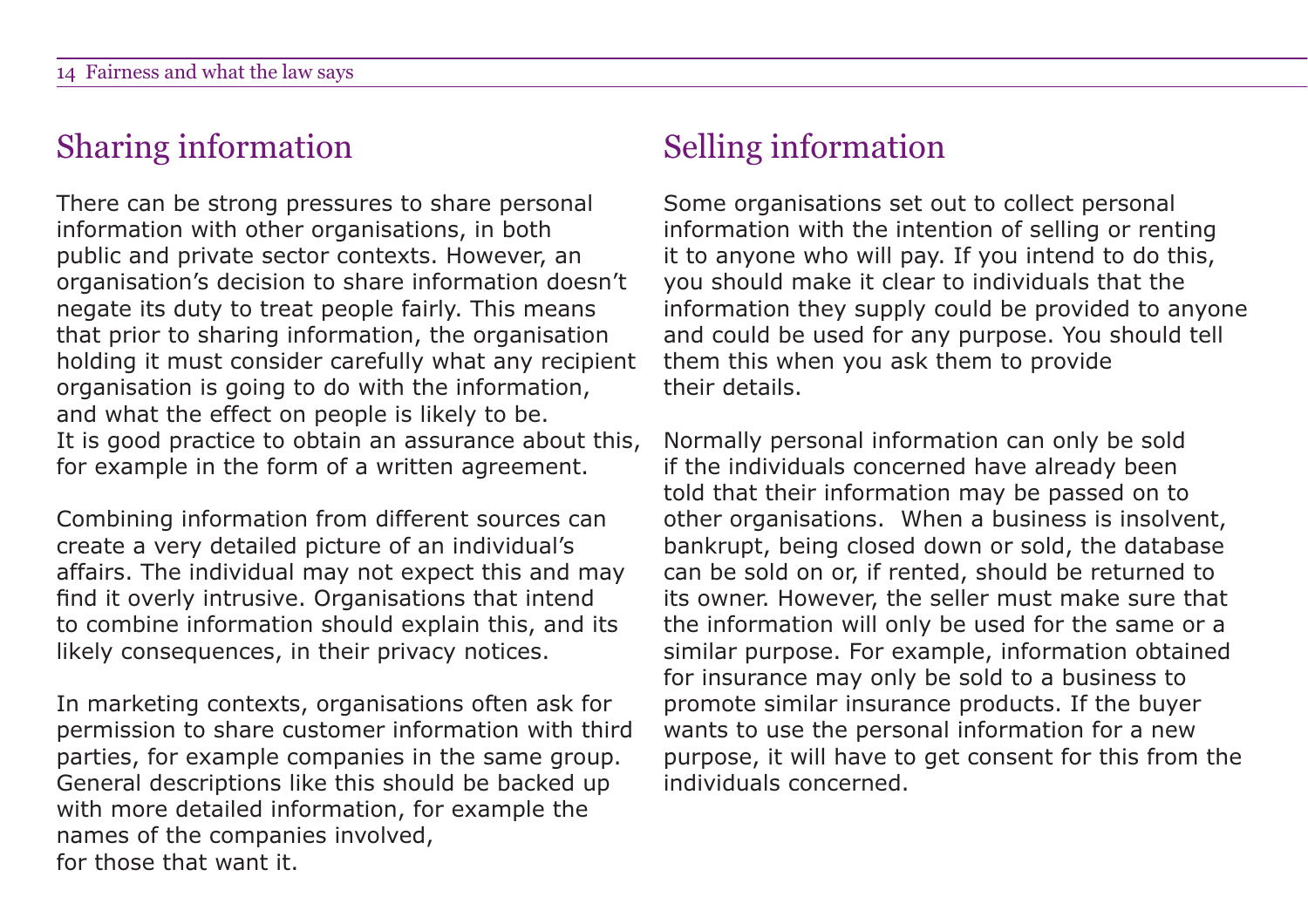Privacy notices are very useful when information is being bought, sold or rented. They can help the recipient organisation to check what people were told when they originally provided their information. Depending on what they were told, the recipient organisation may then need to communicate its own privacy notice to the individuals concerned. If there is a difference between what people were told originally and what the recipient organisation intends to do with the information, then individuals must be advised of this within a reasonable period of time. If there is a difference, individuals should be asked whether they agree to their information being used for a new purpose. Failing to check what 'permissions' apply to the data could lead to a breach of the DPA.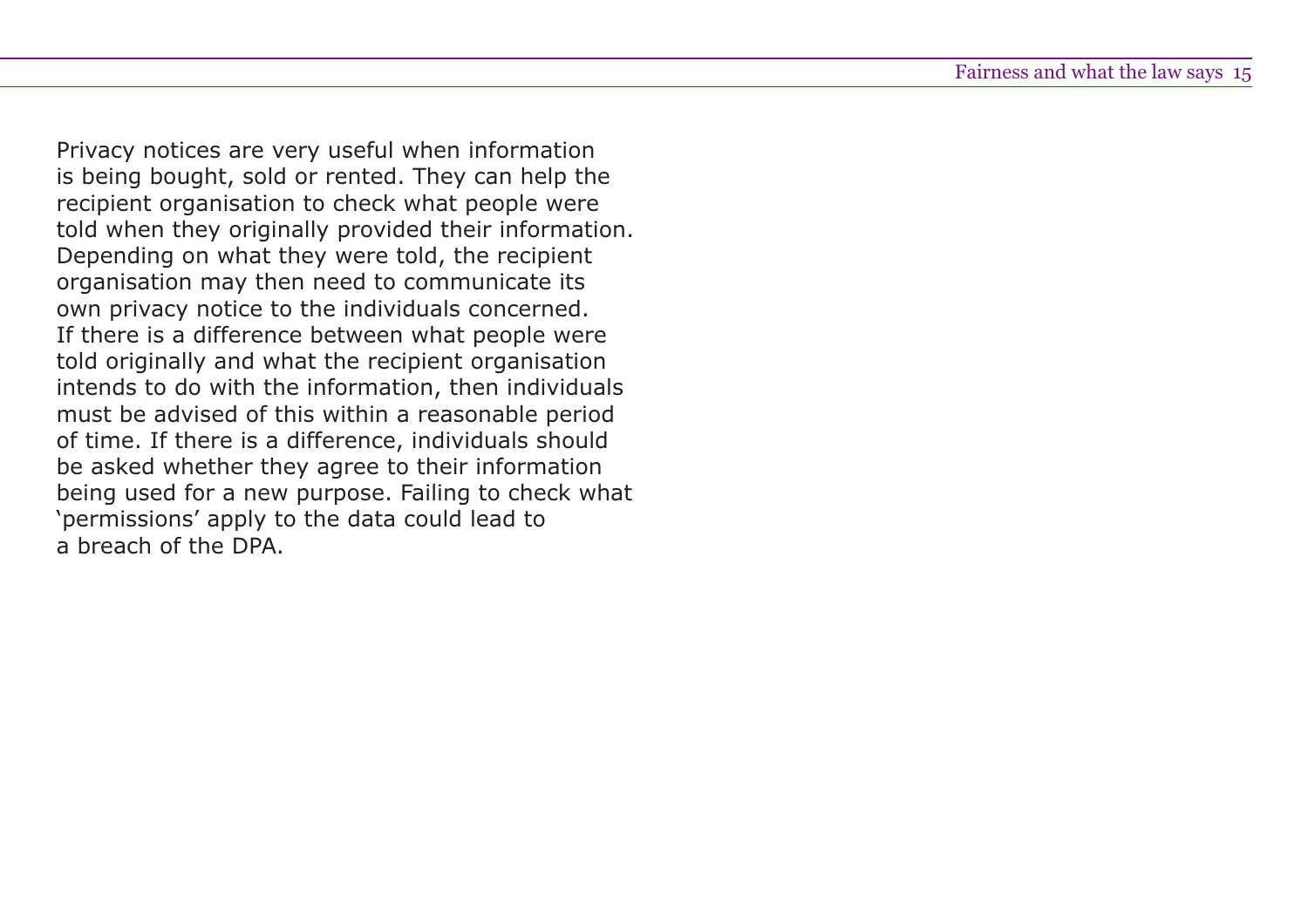# Providing privacy notices

Drafting a privacy notice should provide an opportunity to review your collection of information. For example, you should ask yourself whether you really need the information you are asking for. A privacy impact assessment can help you to answer this question. Remember that information is expensive to keep and brings legal liability with it.

## Drafting a privacy notice

Privacy notices should be clear and genuinely informative. They must be drafted so that the people they're aimed at understand them. Don't assume that everybody has the same level of understanding. You should avoid using terminology that might confuse the general public. Don't use legalistic language - adopt a simple style that your intended audience will find easy to read and understand.

Privacy notices must be truthful. You should not offer people choices that are counter-intuitive or misleading. Whilst it's acceptable to use both opt-ins and opt-outs, they shouldn't be used in a way that will confuse people. Any choices offered must be genuine. It is unfair to give people the impression that they have a choice when in reality they do not.

In some cases there are specific sectoral rules that organisations must follow when collecting personal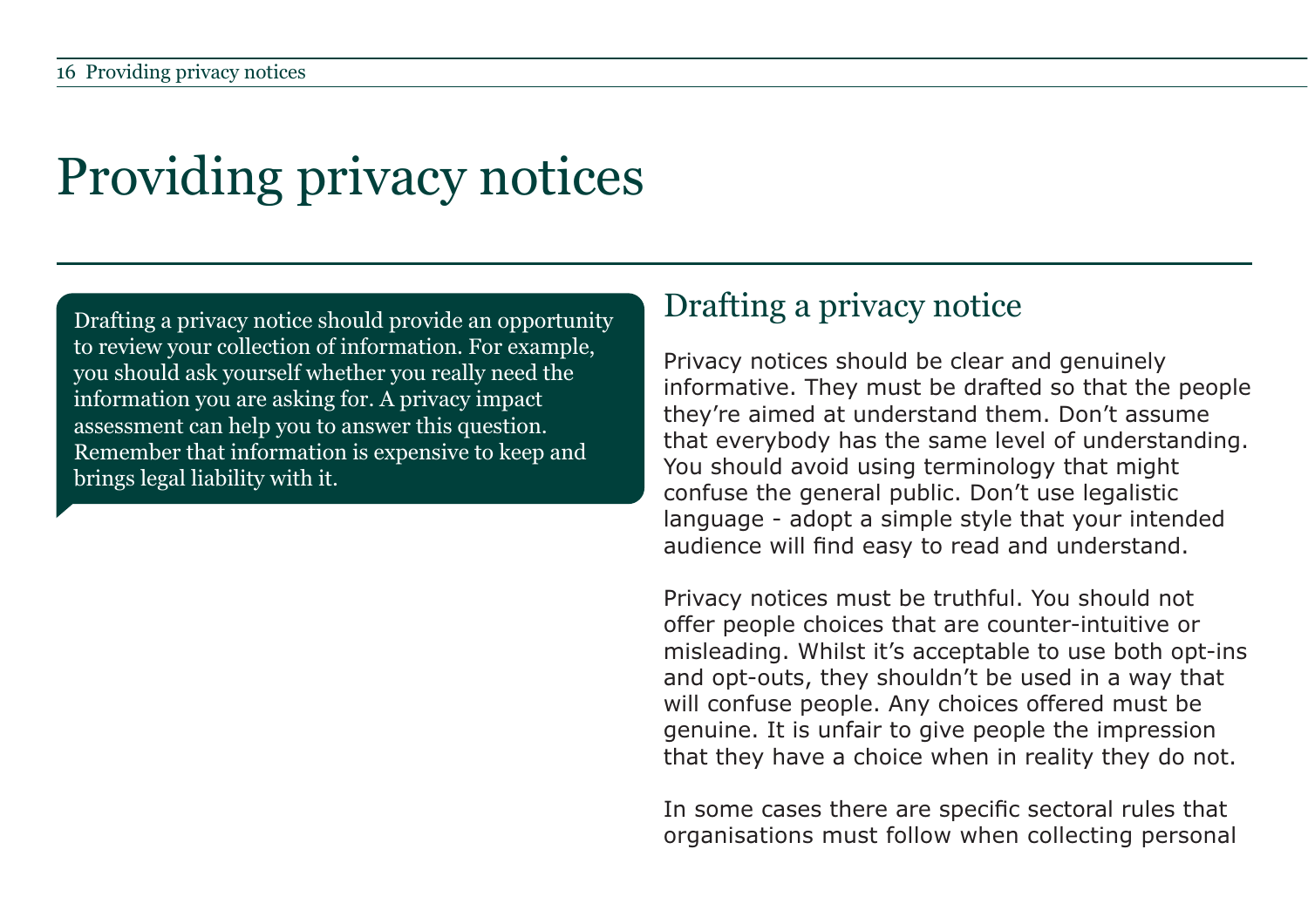information, for example in advertising or financial services contexts. Organisations must make sure they comply with any rules of this sort, as well as complying with data protection law.

## How to provide a privacy notice

Privacy notices can be provided through a variety of media.

- Orally: face-to-face or when you speak to someone on the telephone  $-$  it's a good idea to document this.
- In writing: printed media; printed adverts; forms, such as financial application forms or job application forms.
- Through signage: for example an information poster in a public area.
- Electronically: in text messages; on websites; in emails.

It is good practice to use the same medium you use to collect the information to deliver the privacy notice. So, it would not be good practice to collect

information through a form in a newspaper, but to then direct readers to a website to read the privacy notice. However, in some contexts it can be very difficult, or impossible, to provide a privacy notice. This might be the case where an advert in a newspaper is very small or where providing privacy information as part of a premium rate telephone call would significantly increase the price of the call. In some cases an organisation should concentrate on obtaining the information it needs to deal with an individual, for example in an emergency situation. It should explain its information use at an appropriate point later on. Where you can't provide a privacy notice, it is particularly important to make sure you only use the information you collect in a way that members of the public are likely to anticipate and agree to.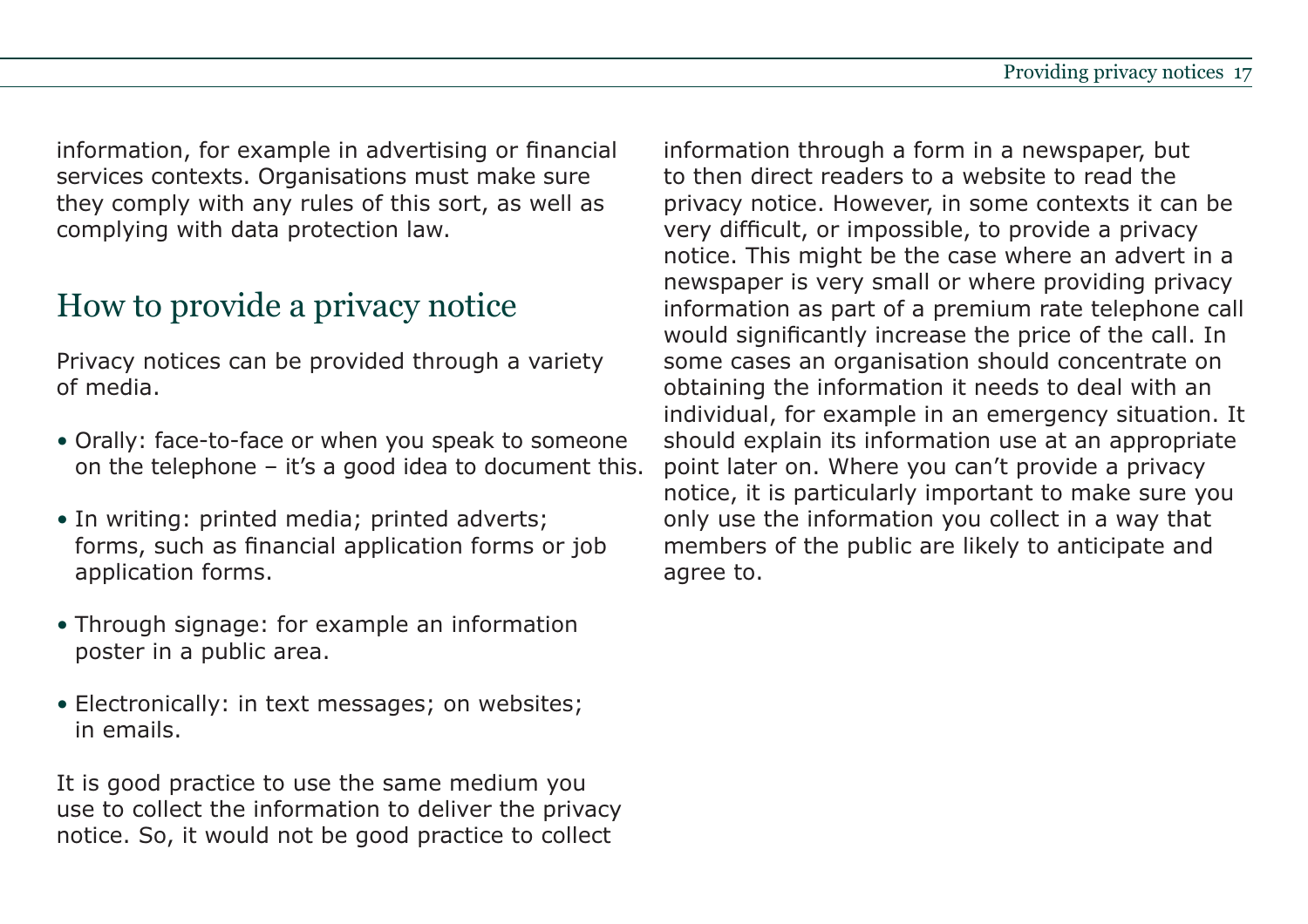## Layered approach

When collecting personal information you should be realistic about how interested the public is in the way you are going to handle it. Many individuals will be more concerned with receiving the goods, services or benefits that they have applied for. They are unlikely to read a detailed privacy notice, or to make a complaint about the way you handle their personal information, unless they feel their personal information has been handled badly. This is why a `layered notice' can be useful. This allows you to provide the basic privacy information there and then, but to make more detailed information available elsewhere for those that want it.

The layered approach can be very useful where there is a need to explain a particularly complicated information system to people. It works very well in online contexts, where it is easy to provide a front page link. A 'bricks and mortar' equivalent is to provide contact details on a paper form which people can use if they want more information about how their personal details will be used. The front page should also be used to give people prominent, early warning of any use of their information that is likely to be unexpected or objectionable.

A layered notice usually consists of a short notice plus a longer notice. The short notice contains basic information, such as the identity of the organisation and the way in which the personal information will be used. This can be used where there is not enough space to provide more detailed information, for example in an advert. The short notice contains a link to a second, longer notice which provides much more detailed information. The longer notice can, in turn, contain links to further material, explaining relatively specialist issues such as the circumstances in which information may be disclosed to the police.

### Making privacy notices accessible

If you collect information from vulnerable individuals, such as children, you must take the appropriate steps to make sure those individuals are treated fairly. This involves drafting privacy notices appropriate to the level of understanding of your intended audience and, in some cases, putting stronger safeguards in place. You should not exploit any lack of understanding or experience, for example, by asking children to provide personal details of their friends.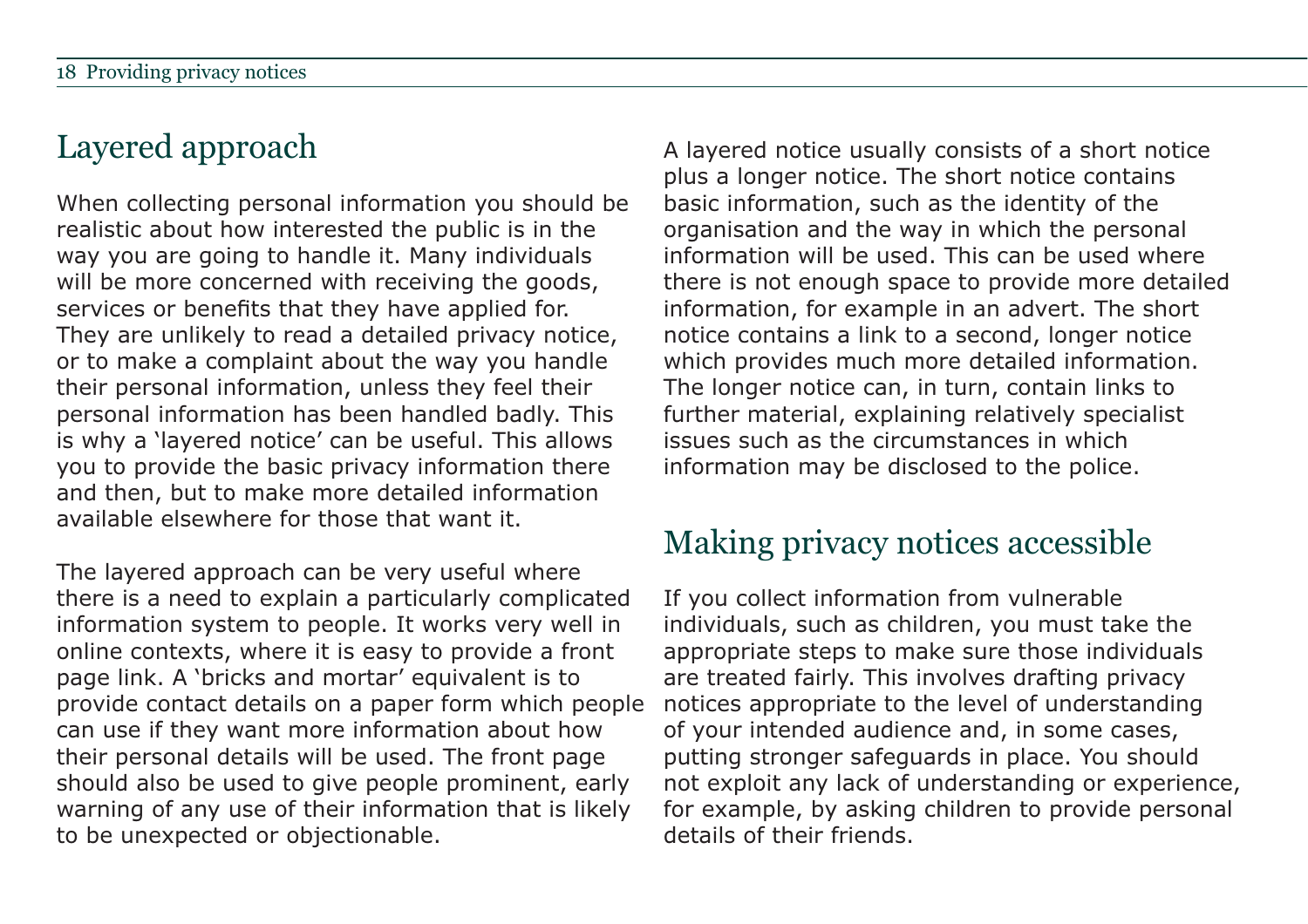There are no hard and fast rules about the collection of information from vulnerable individuals. Again, you should try to look at your collection of information from the individual's point of view. You should use your knowledge of the individuals you deal with to decide your approach. In particular, you should try to work out whether the individuals you are collecting information about would understand the consequences of this. If in doubt, you should be cautious and should instead ask the individual's parent, guardian or carer to provide the information.

Sometimes you may want to collect information from people whose first language is not English. In some cases you may be obliged by law to provide forms and privacy notices in another language, for example, Welsh. Although you may not be required by law to offer translations, it is good practice to provide your privacy notice in the language that your intended audience is most likely to understand.

### Keeping your privacy notices under review

It is unfair and misleading to have a privacy notice that isn't accurate or up to date. It is therefore good practice to keep your privacy notice under regular review.

It is also good practice to review the effectiveness of your notice by analysing complaints from the public about your information use in general and your privacy notice in particular. If people think it is misleading or difficult to find, for example, you may need to redraft it or give it greater prominence.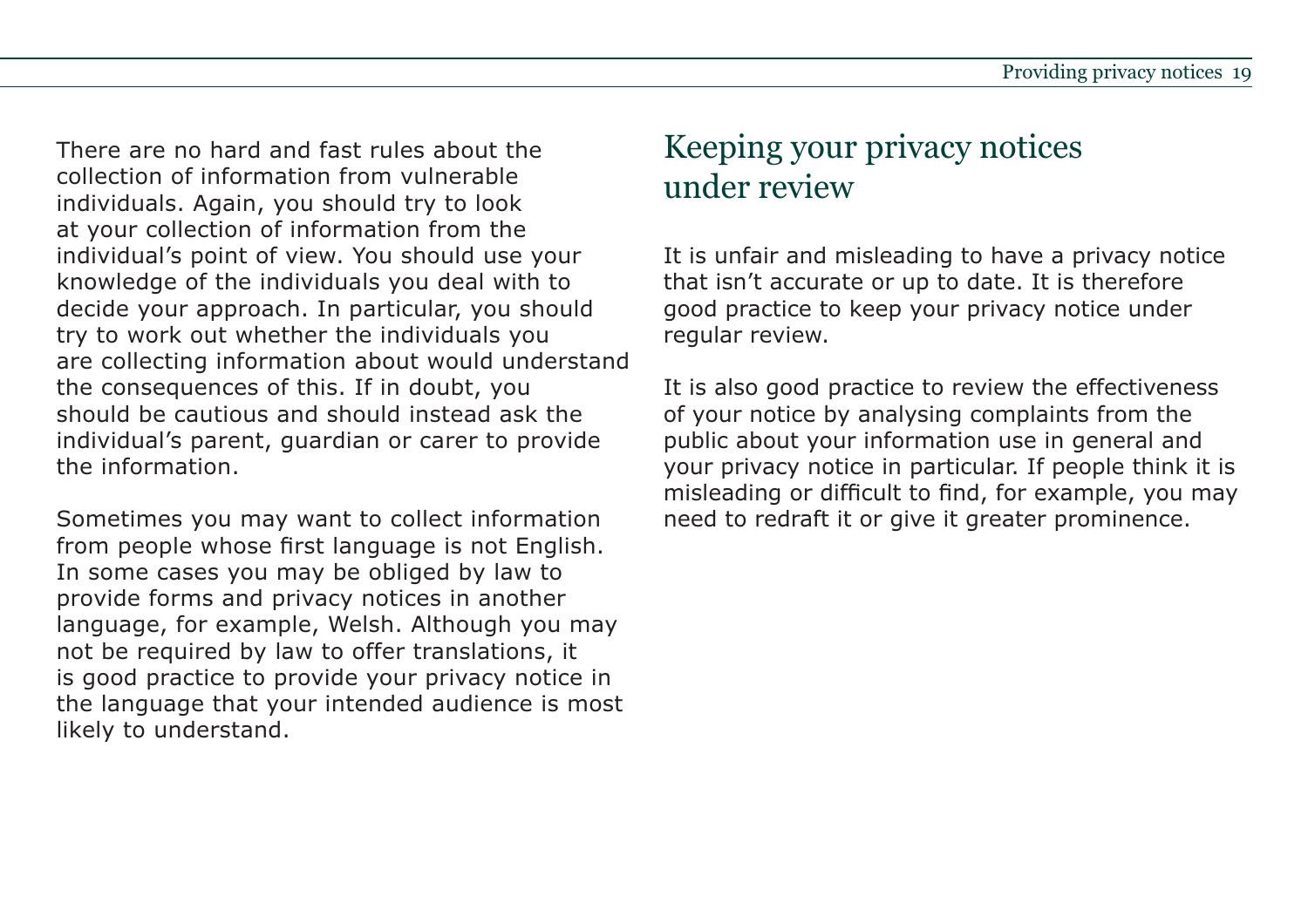# Examples

The final part of this code consists of a set of examples based on real privacy notices that we have seen. They illustrate good practice to adopt, such as giving people appropriate choices that are easy to exercise, and bad practice to avoid, such as using confusing language. The examples are illustrative extracts only and should not be used as templates. They cannot cover every type of information collection, but they will help organisations to draft privacy notices whatever their line of business. Please note that the formats shown may not meet accessibility requirements.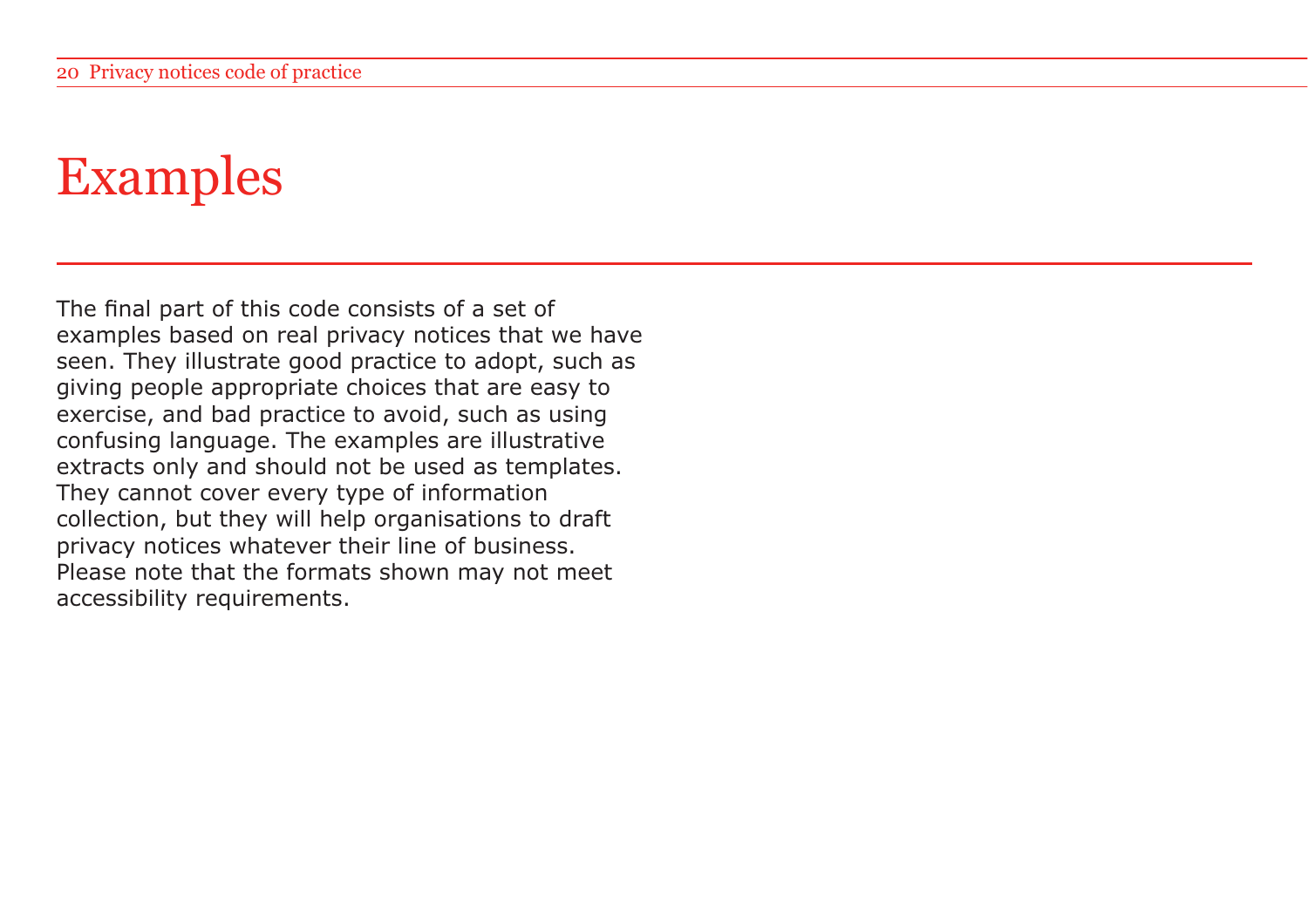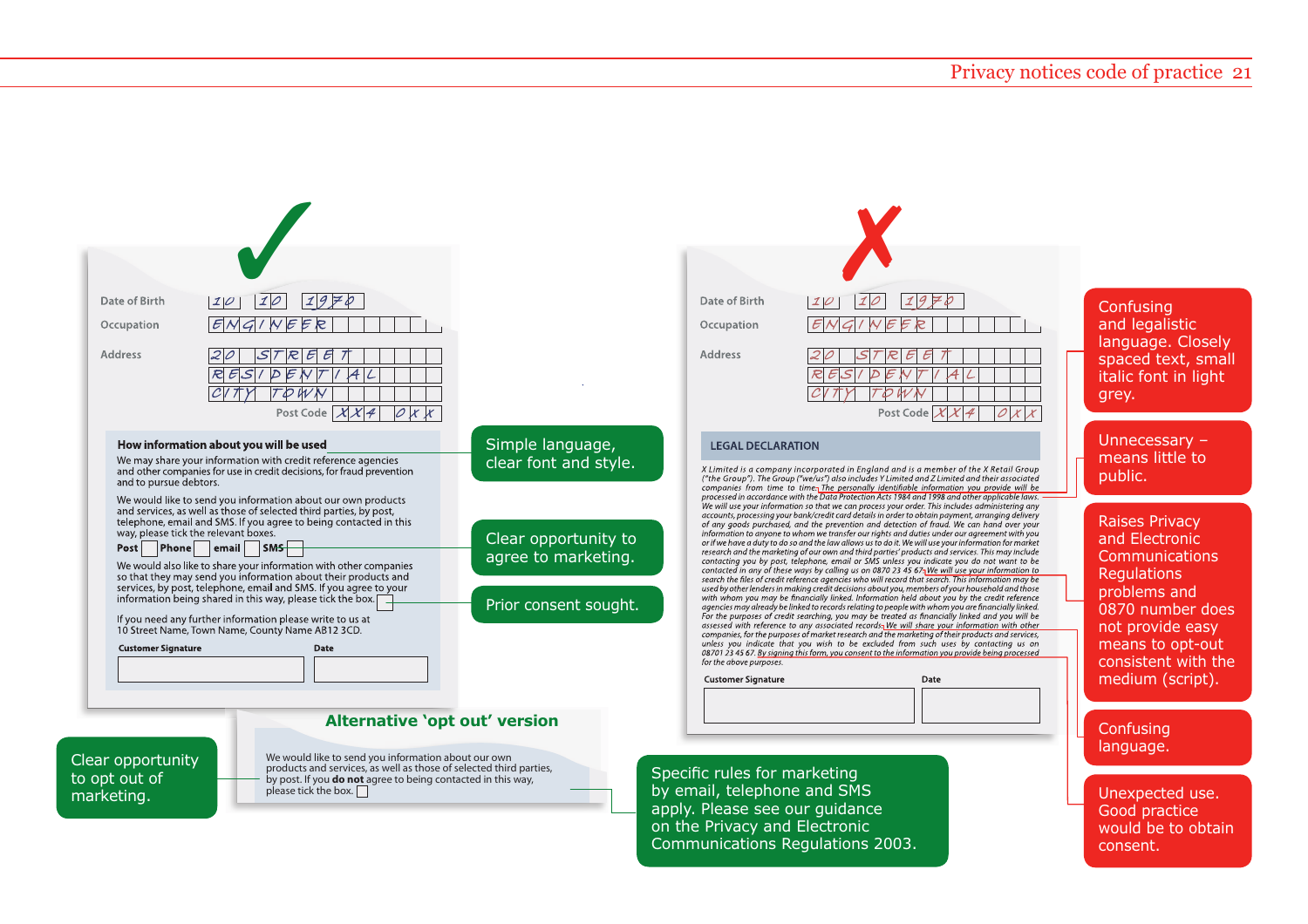#### **About your claim – Sharing information**

Sharing information with your landlord could help us to deal with your claim more quickly and reduce the risk of you falling behind with your rent because of your claim being delayed.

 $\sqrt{}$ 

If your Housing Benefit is paid directly to your landlord or to your Council rent account, then we can discuss payment details (e.g. award dates and amounts) as we have to give your landlord this information.

With your permission, we would also be able to tell your landlord if:

- You have claimed Housing Benefit
- We have made a decision on your claim, or
- We need more information to make a decision and what that information is.
- You can withdraw your permission at any time.
- We won't give your landlord any information about:
- Your personal or family circumstances

#### **Your finances**

It will not affect your claim if you do not give us permission to discuss your claim with your landlord.

If we can talk to your landlord about your claim please sign below.

I give my local council permission to share information about the progress of my Housing Benefit claim with my landlord or their representative.

| Signature of claimant: | Date: |
|------------------------|-------|
| Signature of partner:  | Date: |

Honest explanation of the outcome of choosing not to provide the requested information.

#### **Your declaration**

I understand the following:

You will use the information I have provided to process my claim for housing benefit, council tax benefit, or both.

You may check some of the information with other sources within the -Council, the Rent Service, other councils and Government departments,

 $\sqrt{}$ 

e.g. the Benefits Agency, the Inland Revenue and the Home Office.

You may also get information about me from certain other organisations, or give information about me to them to: make sure the information is accurate; prevent or detect crime; and protect public funds. These other organisations include government departments, other local authorities and private sector organisations such as banks and organisations that may lend me money.

If I give information that is incorrect or incomplete you may take action against me, including court action.

I declare that the information I have given on this form is correct and complete.

**Signature of the person claiming:**

Clear explanation of purpose l and use.

Easy way for people to find out who else information is shared with.

 $\sqrt{}$ 

Please provide telephone numbers in case we need to contact you about your claim.

You do not have to tell us your phone number but it will help us to contact you quickly if we have a question about your claim.

| Home: | Work: | Mobile: |
|-------|-------|---------|

Clear explanation of why it would be helpful to provide this information.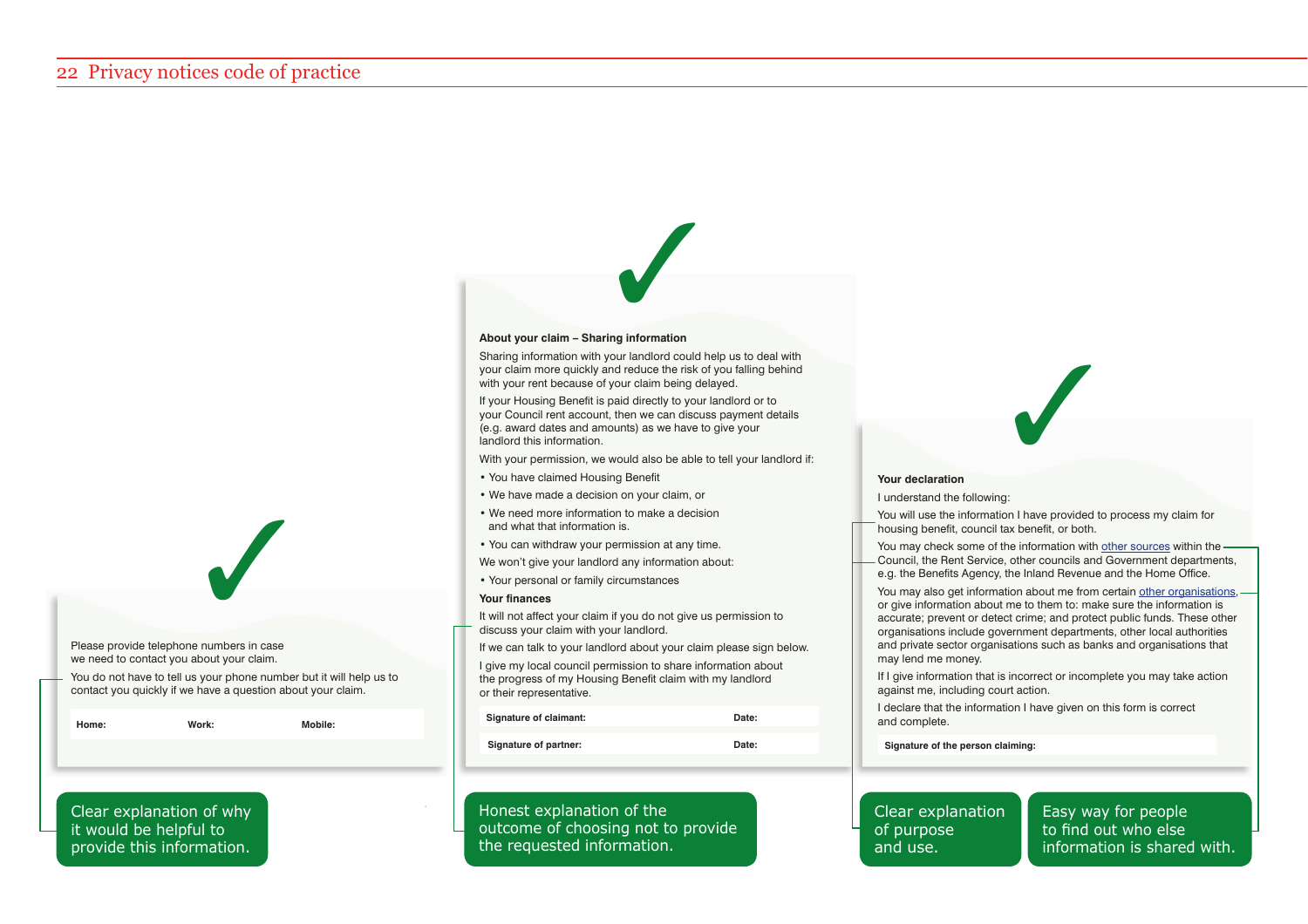# $\boldsymbol{X}$  Declaration

#### **About your claim – Sharing information**

Enabling us to share your personal data with your landlord and other third parties could help us to deal with your claim more quickly and reduce the risk of any delay with the processing of your claim which may cause you to fall into arrears with your rental payment.

If your Housing Benefit is paid directly to your landlord or to your Council rent account, then we can discuss payment details (e.g. award dates and amounts) as we have to give your landlord this information. However, if you sign below we would also be able to tell your landlord whether you have claimed Housing Benefit or we have made a decision on your claim, or we need further information to make a decision about your claim and what that information may be.

| Signature of claimant: | Date: |
|------------------------|-------|
| Signature of partner:  | Date: |

By signing above you agree that we can share information about the progress of your Housing Benefit claim with your landlord/landlady or their representative.

It will not affect your claim if you don't give us permission to discuss your claim with your landlord.

This should appear before the signature box, so that individuals are fully aware of the choice parties are. **The latter of the contract of the contract information.** The conf

#### **Declaration**

I hereby confirm my understanding of and acceptance of the following information. Donningly Council (the 'Council') will utilise the personal data I have provided in this form and via any evidence I have submitted in support of my claim in order to process my claim for housing benefit, council tax benefit, both of these or other applicable benefits which may be available to myself in accordance with the Council's personal data usage policies. The Council may check the personal data against other sources within the Council and other relevant third party public sector organisations as necessary in order to prevent and detect crime, protect public funds and make sure the personal information is accurate. The Council may also require to check personal data I have provided, or information in relation to myself, which has been provided to the Council by a third party with other information held by the Council. The Council may also get information about me from third parties or give information about me in accordance with the law. For the purposes of the Data Protection Act 1998 the data controller processing your personal data is Donningly Council. The Council processes all personal data in accordance with the Data Protection Act 1998 and the law.

Having read and understood the above information I hereby provide declaration that the data on this form is correct and comprehensive and understand that if I give the Council information that is incorrect or incomplete the Council may commence legal action against me potentially leading to or including court action.

**Signature:**

Confusing language.

You must provide the following telephone numbers. It will delay your claim if you don't provide your telephone numbers.

X

Doesn't say who other third

**Home: Work: Mobile:**

Implies it is mandatory to give this information when in this case it is voluntary.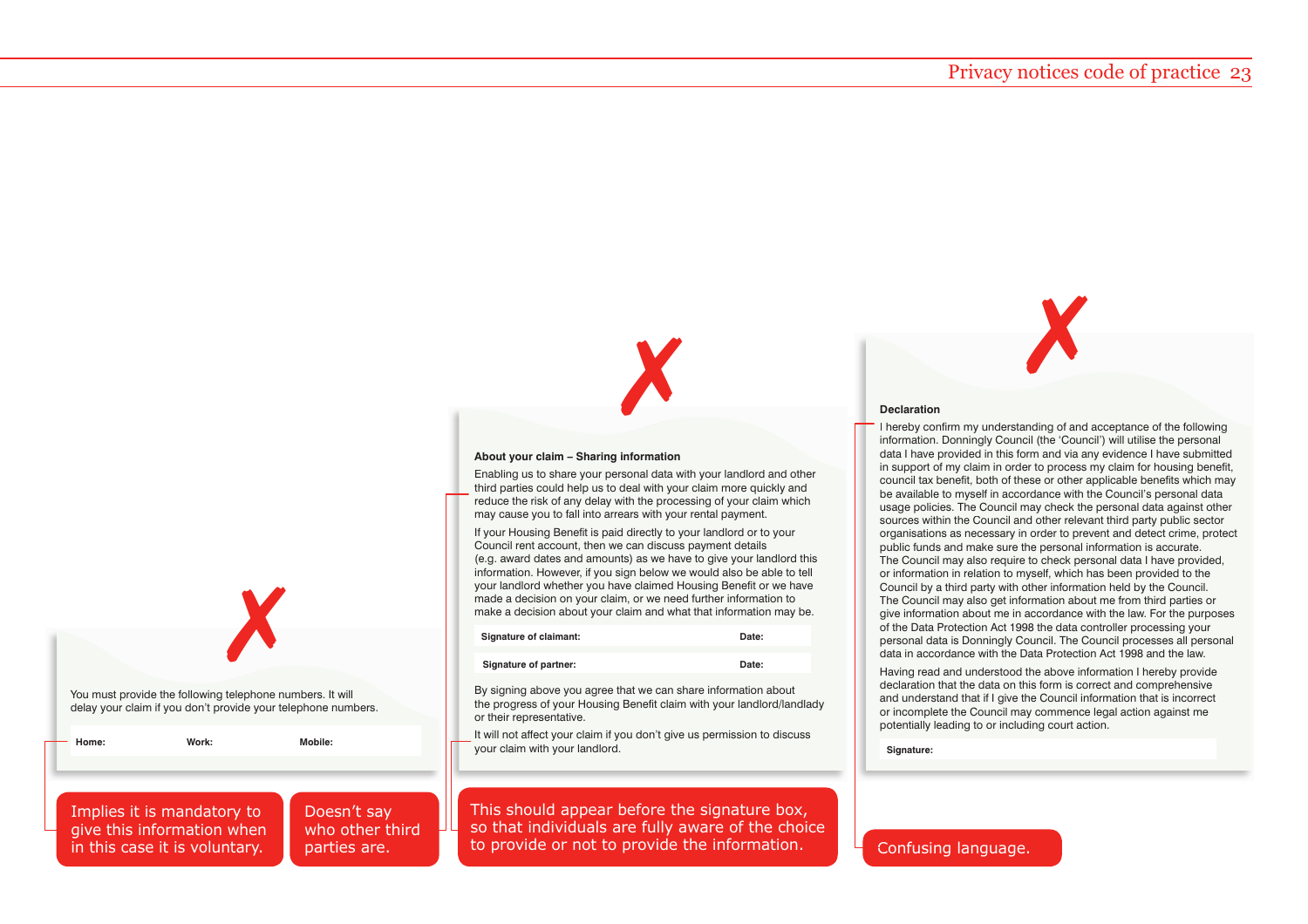#### $(iv)$ .  $\cos$

agreem<sub>e</sub> aurative fee crians become due and payaple immediately and will not be to the terms of any default notice issued by you.

#### Using your personal information

6. Personal information which you supply to us may be used in a number of ways, for example:

 $\sqrt{}$ 

- To make lending decisions
- For fraud prevention
- For audit and debt collection
- For statistical analysis
- (i) We may share your information with, and obtain information about you from, credit reference agencies or fraud prevention agencies. If you apply to us for insurance we will pass your details to the insurer. Information provided by you may be put onto a register of claims and shared with other insurers to prevent fraudulent claims. -
- (ii) We will not disclose any information to any company outside the XXXX Bank Group except to help prevent fraud, or if required to do so by law.
- (iii) For further information on how your information is used, how we maintain the security of your information, and your rights to access information we hold on you, please contact: (clear web link/freephone etc..)

#### Title that people will understand.

Clarity about who personal information is shared with and why.

Clear info about how to find out more. Easy, free access.

# 

agreem<sub>e</sub> ...Jurative fee Chais become due and payaple immediately and will not be to the terms of any default notice issued by you.

#### **DPA Statement** -

- 6. I/we agree that You and any lender resulting from this application (the "Lender") shall be entitled to use and process, by any medium, the information given by me/us which may be acquired during the lifetime of any loan for the following purposes:-
- (i) to provide data and search the files of credit reference agencies or fraud prevention agencies whether before or during the lifetime of any loan granted me/us by the Lender
- (ii) to disclose the data to credit reference agencies when required by them for future applications for finance by me/us or my/our financial associates unless I/we successfully file a disassociation with the credit reference agencies
- (iii) to disclose the data to any other company within the XXXX Bank Group or to any third party at any time for the purpose of assessing my/our application and administering and enforcing any subsequent loan
- (iv) to disclose the data to any third party who replaces my/our Lender

By submitting your personal data you CONSENT to it being processed.

We will share information about you within the XXXX Bank Group and also with other selected companies to provide you with information about products/services which we believe may be of interest to you.

Under the terms of the Data Protection Act 1998 you have the right to make a subject access request. All requests must be made in writing to our head office. There is a charge for this service.

If you do not wish to receive marketing information from XXXX Bank Group or other mpanies please inform your branch.

#### Title doesn't mean much to the public.

Unnecessarily complicated language. Use of I or me, we or us etc adds to confusion.

Unclear, `offputting'  $notice - seems$ like a difficult or expensive process. People may not know what a subject access request is.

#### Small print,

not easy to do (i.e. contact branch). Opt out statement not next to statement about marketing information.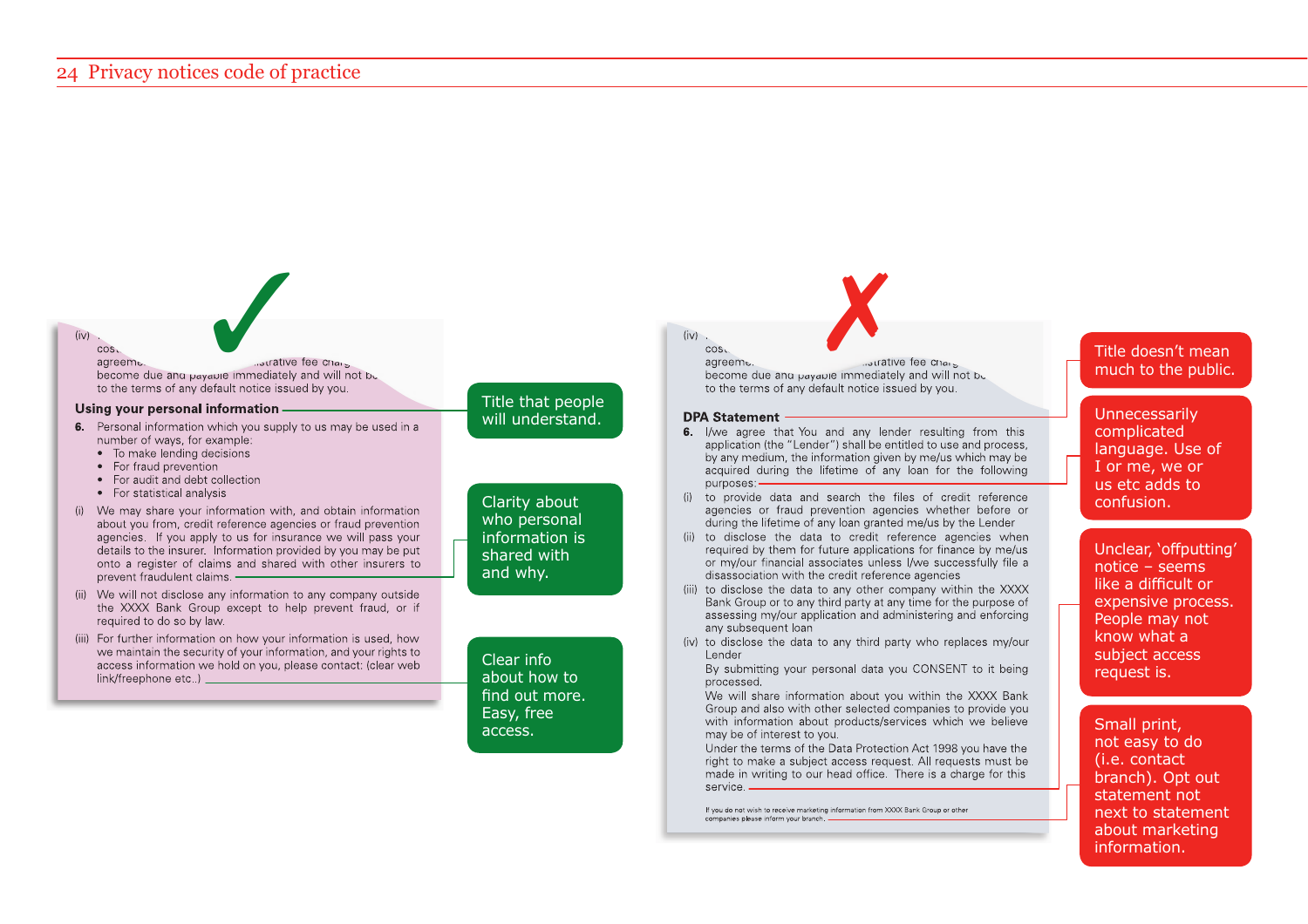#### Privacy notices code of practice 25

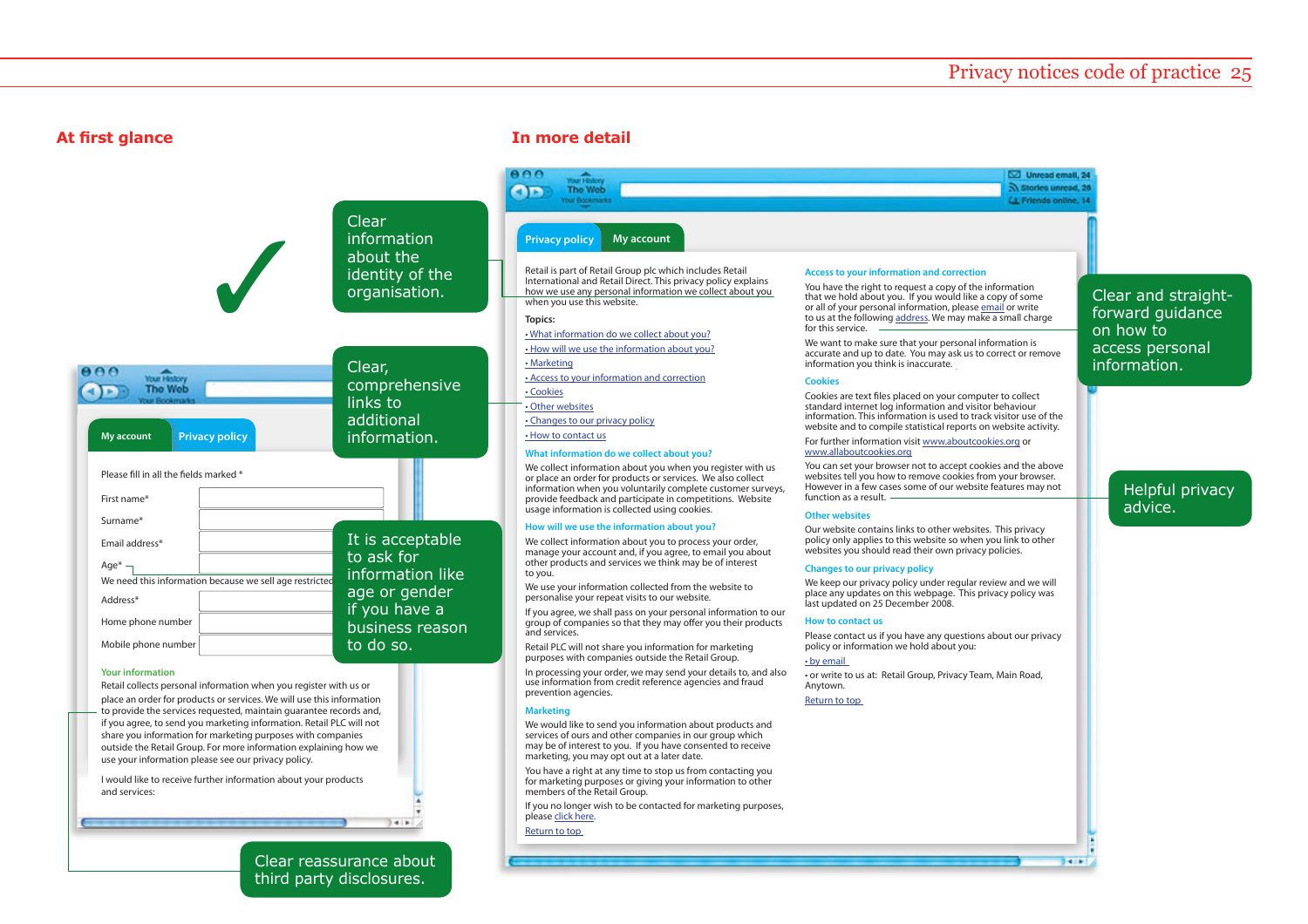#### 26 Privacy notices code of practice

| <b>Bad practice</b><br>to collect so<br>much personal     | Home<br><b>My account</b><br>Gifts                                                                                                                                                                                                                                                                                                                                                                                                                                                                                                           | <b>News</b><br><b>Contact us</b>                                                                                                                                                                                                                                                                                                                                                                                                                                                                                                                                                                                            |                                                                           |
|-----------------------------------------------------------|----------------------------------------------------------------------------------------------------------------------------------------------------------------------------------------------------------------------------------------------------------------------------------------------------------------------------------------------------------------------------------------------------------------------------------------------------------------------------------------------------------------------------------------------|-----------------------------------------------------------------------------------------------------------------------------------------------------------------------------------------------------------------------------------------------------------------------------------------------------------------------------------------------------------------------------------------------------------------------------------------------------------------------------------------------------------------------------------------------------------------------------------------------------------------------------|---------------------------------------------------------------------------|
| information just<br>to access the<br>website and          | To access our website you must provide the<br>following information                                                                                                                                                                                                                                                                                                                                                                                                                                                                          | 6. Retail Group Limited including its subsidiaries, associates<br>and affiliated companies ("we", "us") take security<br>of information very seriously and are committed to<br>protecting your privacy. -                                                                                                                                                                                                                                                                                                                                                                                                                   | Privacy policy<br>is buried in                                            |
| doesn't say what<br>the information                       | First name*<br>Surname*                                                                                                                                                                                                                                                                                                                                                                                                                                                                                                                      | 7. By using this website you accept the conditions set out in<br>this privacy policy.                                                                                                                                                                                                                                                                                                                                                                                                                                                                                                                                       | the terms and<br>conditions.                                              |
| will be used for.                                         | Email address*                                                                                                                                                                                                                                                                                                                                                                                                                                                                                                                               | We process personal data in accordance with the Data<br>Protection Acts of 1984 and 1998 and any other applicable<br>legislation (referred to as the "data protection legislation")                                                                                                                                                                                                                                                                                                                                                                                                                                         |                                                                           |
|                                                           | Date of birth*                                                                                                                                                                                                                                                                                                                                                                                                                                                                                                                               | 9. We can assure you that we will never pass on the personal<br>data of data subjects to any third party recipients other                                                                                                                                                                                                                                                                                                                                                                                                                                                                                                   |                                                                           |
| Asks for excessive<br>information and                     | Address*<br>Home phone number*<br>Mobile phone number*                                                                                                                                                                                                                                                                                                                                                                                                                                                                                       | than in accordance with the Terms set out below.<br>10. We may collect and process personal data for the purposes<br>of business operations. This could include: administration,<br>accounting and auditing, processing of your order,<br>marketing, analysis, monitoring, business planning etc,<br>in accordance with the notification requirements of the<br>Information Commissioner. We are registered with the<br>Information Commissioner's Office. Members of the Retail                                                                                                                                            | Misleading<br>guarantee that<br>information will<br>never be shared.      |
| states that it is<br>mandatory.                           | Profession*<br>Salary*<br>Fields marked * are mandatory                                                                                                                                                                                                                                                                                                                                                                                                                                                                                      | Group may record, use, exchange, analyse and assess any<br>relevant personal data.<br>11. We adhere to the Principles of data protection as set out in<br>the Data Protection Act 1998 and observe the conditions<br>relating to the fair and lawful processing of personal data.                                                                                                                                                                                                                                                                                                                                           |                                                                           |
| Should not have<br>to accept terms<br>and conditions just | By using this website I agree to the Retail terms<br>and conditions.<br>ACCEPT<br><b>Retail Group Terms and Conditions</b>                                                                                                                                                                                                                                                                                                                                                                                                                   | We may from time to time send you details of goods and<br>services, new products, special offers, competitions which<br>we think will be of interest to you.<br>12. By using this website you agree to the disclosure of<br>collected personal data to carefully selected third party<br>recipients for the purposes of advertising, marketing and                                                                                                                                                                                                                                                                          | No opportunity<br>to opt in or out<br>of receiving<br>marketing.          |
| to access a retail<br>site.                               | 1. This website is owned and operated by Retail Group Ltd<br>in conjunction with its subsidiaries XYXY Inc and BAAB<br>Company. All orders and purchases made through this<br>website are subject to these online shopping terms and<br>conditions.<br>2. Retail Group may without notice correct errors and update<br>information on this website. This may include information<br>on pricing and availability of stock. All prices listed on<br>this website are in pounds sterling and all charges will be<br>processed in this currency. | public relations.<br>13. Information held by the credit reference agencies is used<br>by us and others to help verify the identity of customers<br>and assess their ability to meet financial commitments.<br>Credit reference agencies may link the records of<br>financial associates who have entered into joint financial<br>obligations. Once linked this association means that each<br>record will be taken into account when assessed by us.<br>Further details about financial association, disassociation<br>and credit reference agencies are available by contacting<br>the credit reference agencies directly. | Unhelpful not to<br>provide contact<br>details.                           |
|                                                           | 3. Purchases made on this website, the use of this website and<br>these online retail terms and conditions are subject to the<br>laws of the United Kingdom.<br>4. Goods may only be purchased for lawful, non-commercial                                                                                                                                                                                                                                                                                                                    | 14. We shall process personal data that is considered to be<br>"sensitive personal data" only in accordance with the<br>requirements of the data protection legislation.                                                                                                                                                                                                                                                                                                                                                                                                                                                    |                                                                           |
|                                                           | purposes. In ordering items, you agree to pay for all charges<br>applicable on that purchase order as stated.<br>5. Only persons aged 18 or over may purchase from this<br>website. Items purchased cannot be delivered to addresses<br>outside the United Kingdom.                                                                                                                                                                                                                                                                          | 15. Should you wish to exercise your subject access rights as<br>set out in data protection legislation, please contact us on<br>087 [premium phone number] for details of fees and<br>a copy of our data subject access rights procedure. It is<br>a legal requirement of the Data Protection Act 1998 that<br>such requests must be made in writing.                                                                                                                                                                                                                                                                      | Subject access is<br>made to sound<br>like a difficult,<br>legalistic and |